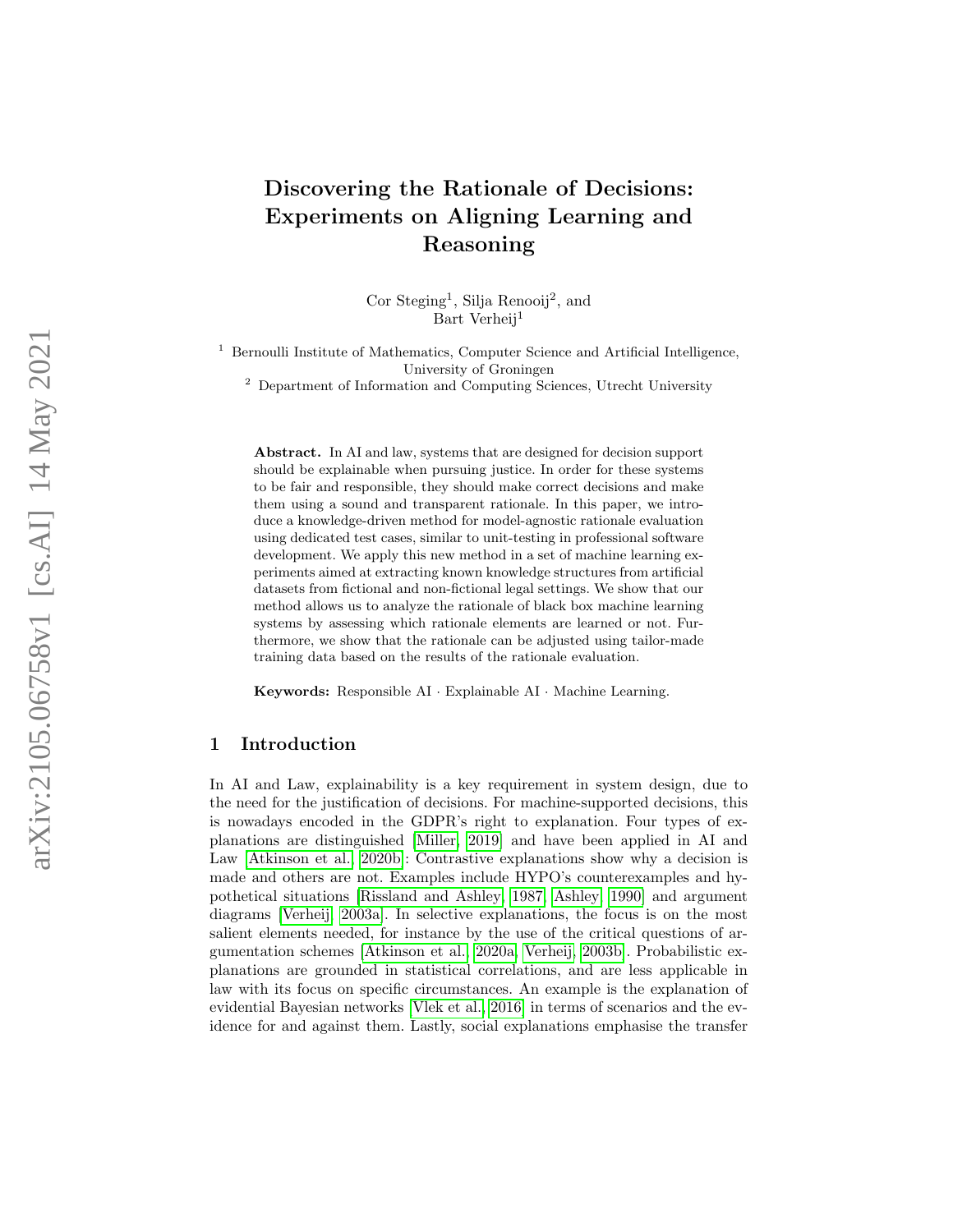of knowledge between individuals, as in models of the dialogue between parties and in courts, specifying shared and unshared commitments [Hage et al.](#page-19-3) [\[1993\]](#page-19-3), [Gordon](#page-19-4) [\[1995\]](#page-19-4), [Atkinson et al.](#page-19-2) [\[2020a\]](#page-19-2).

This requirement of explainability is problematic for the application of central machine learning techniques in law. Neural networks, for example, are known to perform well, but behave like a black box algorithm. Hence, explanation techniques have been developed to 'open the black box' (cf. LIME [\[Ribeiro et al.,](#page-20-5) [2016\]](#page-20-5), SHAP [\[Lundberg and Lee, 2017\]](#page-19-5)). Even in the domain of vision (where the successes of neural networks are especially significant), the necessity of such methods is underpinned by studies regarding adversarial attacks that show that slight perturbations of images, invisible to the human observer, can radically change the outcome of a classifier [\[Goodfellow et al., 2015\]](#page-19-6).

In this paper, we expand upon the method introduced in [\[Steging et al.,](#page-20-6) [2021\]](#page-20-6), where we investigate black box machine learning methods with a focus on proper explainability, and not only in terms of accuracy as in the standard machine learning protocol. We are in particular interested in the discovery of the rationale underlying decisions, where the rationale is the knowledge structure that can justify a decision, such as the rule applied. We aim to measure the quality of rationale discovery, with an eye on the possibility of improving rationale discovery.

To measure and possibly improve rationale discovery, we create dedicated test datasets, on which a machine learning system can only perform well if it has learned a particular component of the knowledge structure that defined the data. The idea is similar to how unit testing works in professional software development: we define a set of cases, targeting a specific component, in which we know what the answer should be, and compare that to the output that the system gives.

To be able to focus on what is methodologically feasible, we do not use natural language corpora (as for instance in argument mining [\[Mochales Palau](#page-20-7) [and Moens, 2009,](#page-20-7) [Wyner et al., 2010\]](#page-20-8), conceptual retrieval [\[Grabmair et al.,](#page-19-7)  $2015$  or case prediction [\[Ashley, 2019,](#page-19-8) [Medvedeva et al., 2019,](#page-19-9) Brüninghaus and [Ashley, 2003\]](#page-19-10)). Instead we work with datasets of artificial decisions with known underlying generating rationale.

Our work builds on a study investigating whether neural networks are able to tackle open texture problems [\[Bench-Capon, 1993\]](#page-19-11). The study used a fictional legal domain (also investigated in [\[Wardeh et al., 2009,](#page-20-9) Možina et al., 2005]), in which the eligibility for a welfare benefit for elderly citizens is determined based on six conditions. Artificial datasets were generated specifying personal information of elderly citizens with their eligibility for the welfare benefit. Multilayer perceptrons were trained and tested on these datasets, and managed to perform with high accuracy scores (above 98%). It was shown that the neural networks were unable to properly learn two of the six conditions. By making adjustments to the training dataset, the neural networks were able to learn conditions more adequately, while maintaining similar accuracy scores. But also after adjustment, the conditions that defined the data were not learned fully correctly. Other ear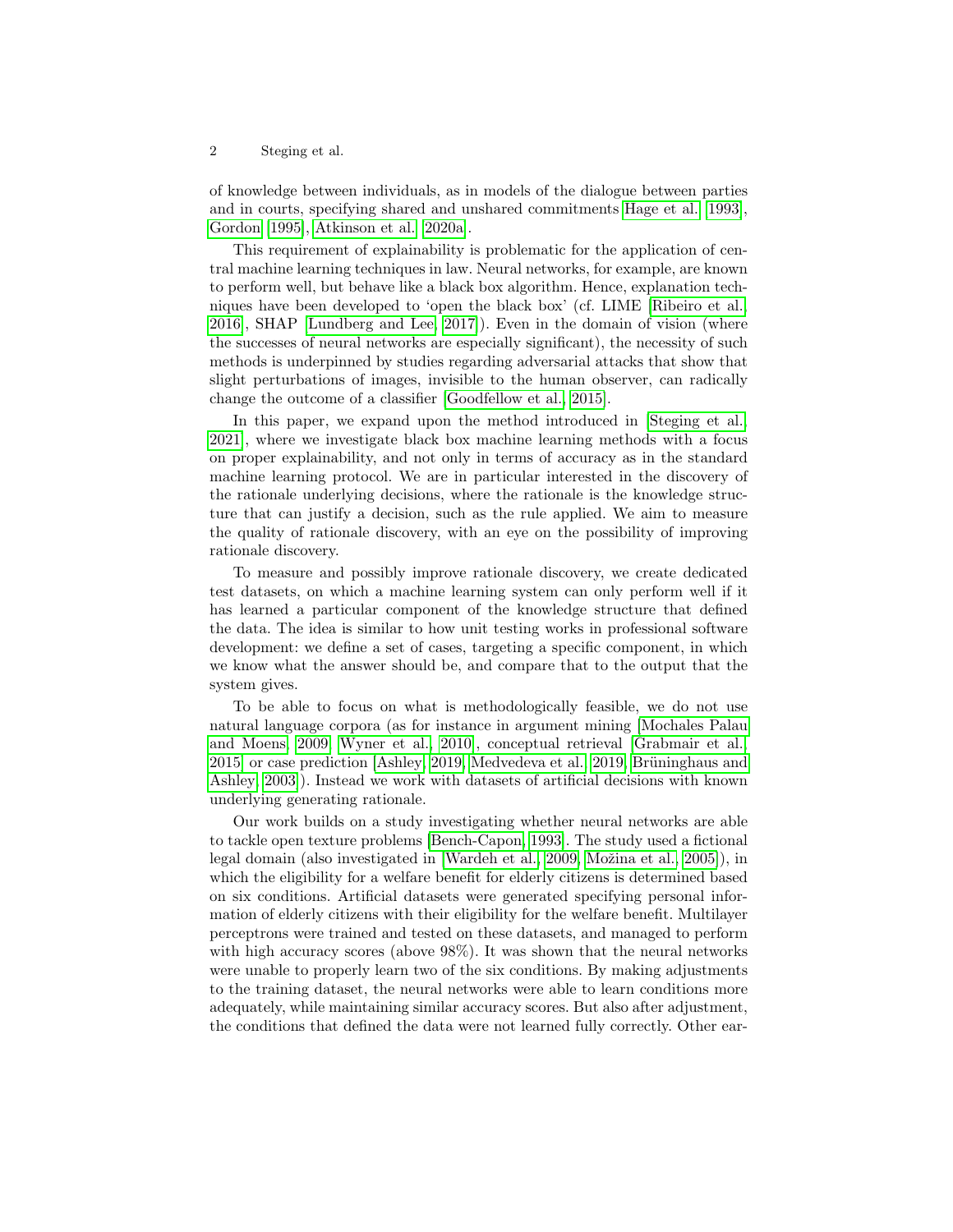lier discussions of neural networks in law are [\[Philipps and Sartor, 1999,](#page-20-11) [Hunter,](#page-19-12) [1999,](#page-19-12) [Stranieri et al., 1999\]](#page-20-12).

In the upcoming sections, the study by [Bench-Capon](#page-19-11) [\[1993\]](#page-19-11) will first be replicated as closely as possible, using modern, widely-used neural network methods, in order to affirm whether the claims made in 1993 still hold today. Then a simplified version of the welfare benefit domain is examined to see how well the networks are able to extract a simplified rationale. Lastly, we study a real legal setting, namely Dutch tort law. That domain uses only Boolean variables, but allows for exceptions to underlying rules.

## 2 Domains and Datasets

For each of the three domains considered in this paper, this section describes the underlying knowledge structure using logic, from which we will generate datasets to train a series of neural networks. These networks will subsequently be analysed using a method we propose for assessing the quality of their rational discovery. To this end we need two types of datasets for the purpose of testing. The first are standard test sets sampled from the complete domain to evaluate the accuracy of the networks. The second type is a dedicated test set designed to target a specific aspect of the domain knowledge. This section describes all datasets we use.

#### 2.1 Domains

Welfare benefit domain This fictional domain introduced in [\[Bench-Capon,](#page-19-11) [1993\]](#page-19-11) concerns the eligibility of a person for a welfare benefit to cover the expenses for visiting their spouse in the hospital, and can be formalised as follows:

 $Eligible(x) \Longleftrightarrow C_1(x) \wedge C_2(x) \wedge C_3(x) \wedge C_4(x) \wedge C_5(x) \wedge C_6(x)$  $C_1(x) \Longleftrightarrow$  (Gender(x) = female  $\wedge$  Age(x) > 60) $\vee$  $(Gender(x) = male \land Age(x) \ge 65)$  $C_2(x) \Longleftrightarrow |Con_1(x), Con_2(x), Con_3(x), Con_4(x), Con_5(x)| \geq 4$  $C_3(x) \Longleftrightarrow Spouse(x)$  $C_4(x) \Longleftrightarrow \neg Absent(x)$  $C_5(x) \Longleftrightarrow \neg Resources(x) \geq 3000$  $C_6(x) \Longleftrightarrow (Type(x) = in \wedge Distance(x) < 50) \vee$  $(Type(x) = out \wedge Distance(x) \ge 50)$ 

That is, a person is eligible iff he/she is of pensionable age (60 for a woman, 65 for a man), paid four out of the last five contributions  $Con_i$ , is the patient's spouse, is not absent from the UK, has capital resources not amounting to more than £3,000, and lives at a distance of less than 50 miles from the hospital if the relative is an *in*-patient, or beyond that for an *out*-patient.

The six *independent* conditions for eligibility are defined in terms of 12 variables, which are the features of the generated datasets. These features and their possible values are shown in Table [1.](#page-3-0) In addition to these 12 features, the datasets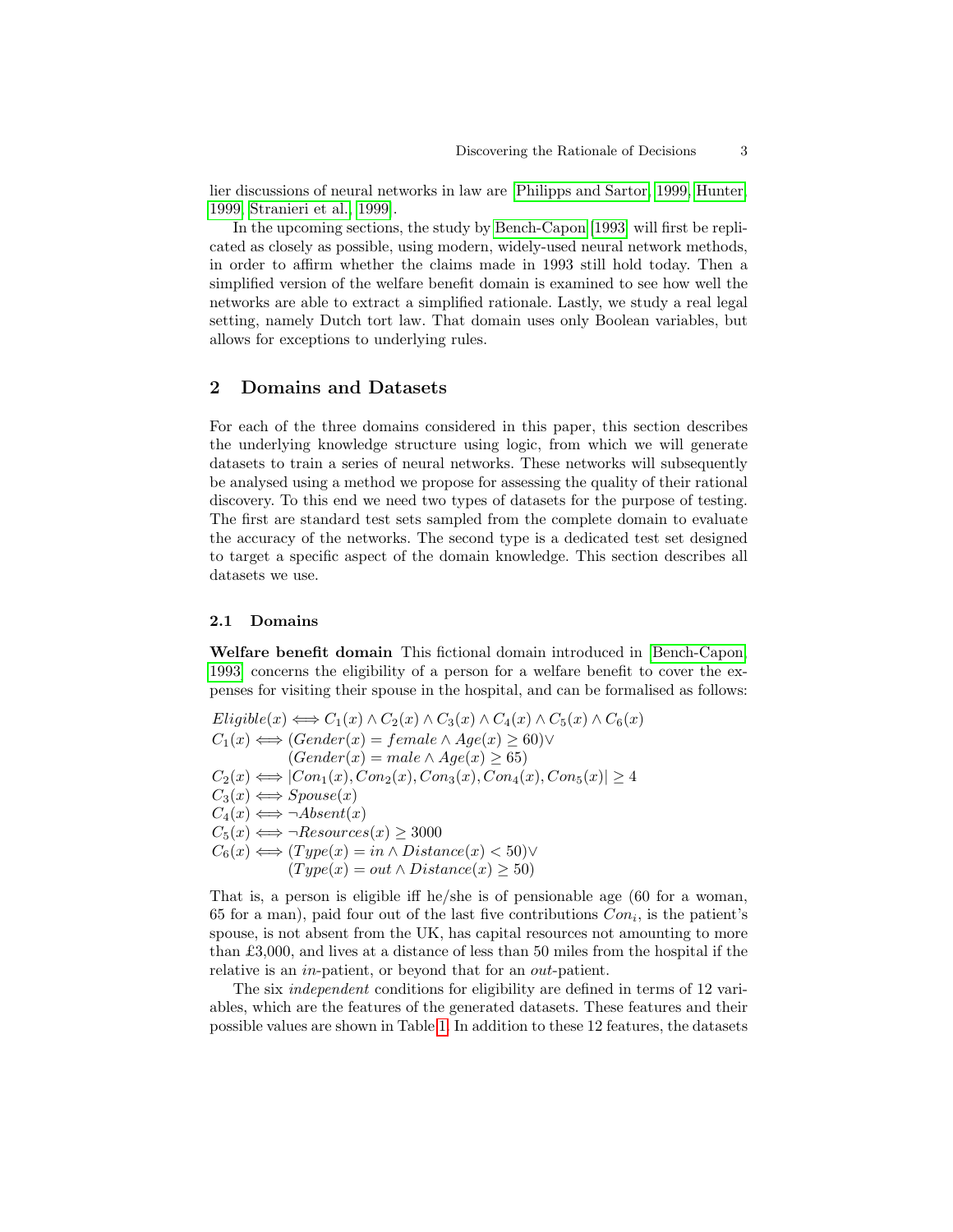<span id="page-3-0"></span>

| Table 1: Features in the welfare benefit domain.           |                             |
|------------------------------------------------------------|-----------------------------|
| Feature                                                    | Values                      |
| Age                                                        | $0 - 100$ (all integers)    |
| Gender                                                     | male or female              |
| $Con_1, \ldots, Con_5$                                     | true or false               |
| Spouse                                                     | true or false               |
| Absent                                                     | true or false               |
| Resources                                                  | $0 - 10,000$ (all integers) |
| $Type$ (Patient type)                                      | in or out                   |
| <i>Distance</i> (to the hospital) $0 - 100$ (all integers) |                             |

will contain 52 noise features unrelated to eligibility, just as in the original experiment, giving a total of 64 features plus an eligibility label for each instance. All datasets are valid in the sense that the given eligibility labels follow from evaluating the 6 conditions above.

Simplified domain Experiments with different models for the welfare domain all concluded that it was not possible to extract all six conditions for eligibility [\[Bench-Capon, 1993,](#page-19-11) [Wardeh et al., 2009,](#page-20-9) Možina et al., 2005]. The complexity of the original problem with 6 different conditions and 64 features, complicate a proper analysis of the networks' rationale, since each condition and feature could potentially influence it. To facilitate this analysis, we simplified the original problem in two ways. First, the 52 noise variables, which did not seem to affect the performance of the networks [\[Bench-Capon, 1993\]](#page-19-11), are removed. Secondly, we define eligibility solely by the age-gender  $(C_1)$  and patient-distance  $(C_6)$ conditions that were examined in the original experiment to justify the rationale of the network:

$$
Eligible(x) \iff C_1(x) \land C_6(x)
$$

Eligibility is thus determined through a combination of a XOR-like function  $(C_6)$ and a nuanced threshold function  $(C_1)$ .

Tort law domain Our third domain concerns Dutch tort law: articles 6:162 and 6:163 of the Dutch civil code that describe when a wrongful act is committed and resulting damages must be repaired. This 'duty to repair' (dut) can be formalised as follows:

 $dut(x) \Longleftrightarrow c_1(x) \wedge c_2(x) \wedge c_3(x) \wedge c_4(x) \wedge c_5(x)$  $c_1(x) \iff cau(x)$  $c_2(x) \iff ico(x) \lor ila(x) \lor ift(x)$  $c_3(x) \iff vun(x) \lor (vst(x) \land \neg jus(x)) \lor (vrt(x) \land \neg jus(x))$  $c_4(x) \iff dmg(x)$  $c_5(x) \iff \neg(vst(x) \land \neg prp(x))$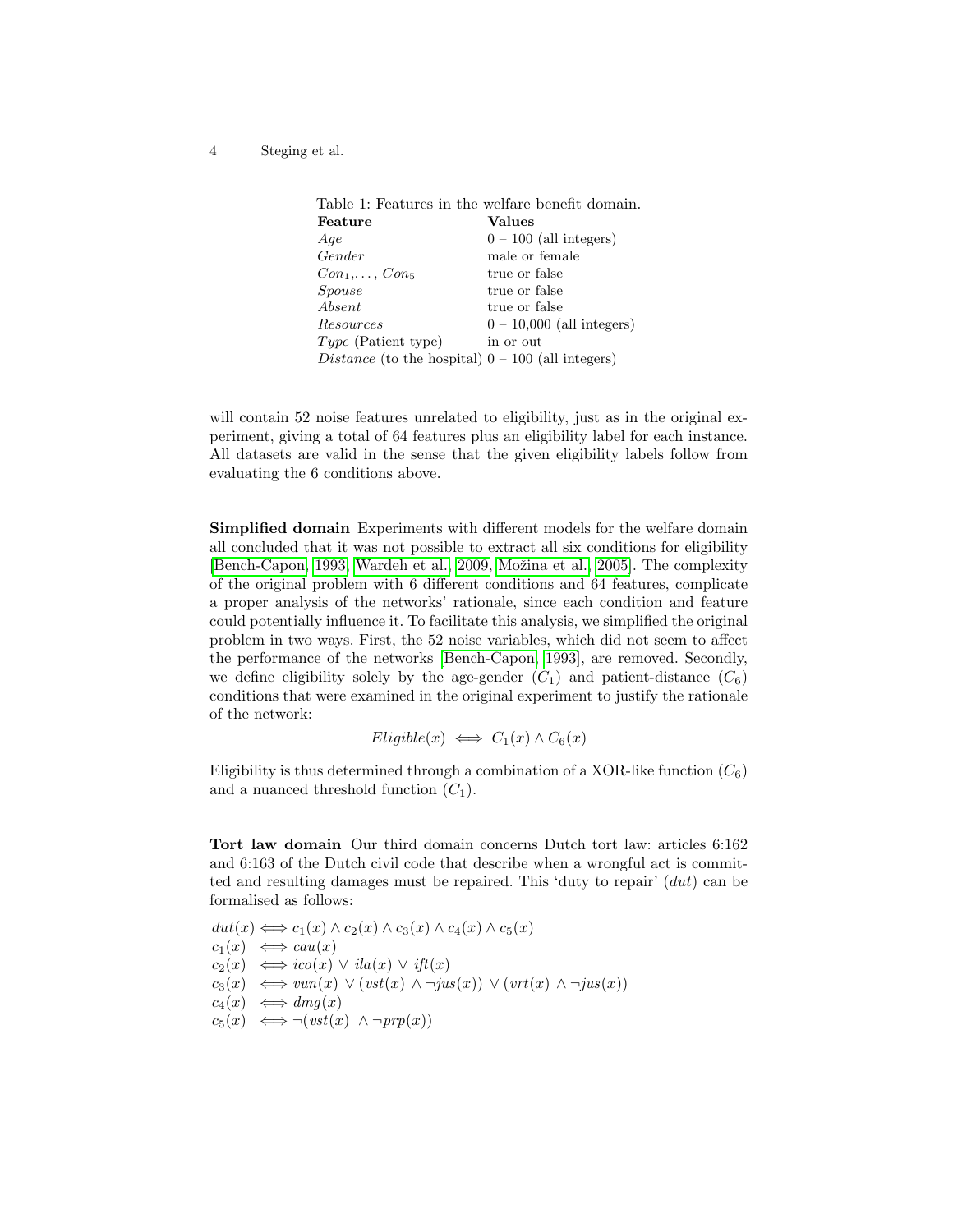<span id="page-4-0"></span>

(A) Arguments and their attacks in the (B) Elementary propositions in the dodomain of Dutch tort law. main of Dutch tort law.

Fig. 1: Arguments and attacks (A) and their elementary propositions (B) in Dutch tort law [\[Verheij, 2017\]](#page-20-13).

where the elementary propositions are provided alongside an argumentative model of the law in Figure [1](#page-4-0) [\[Verheij, 2017\]](#page-20-13), and conditions  $c_2$  and  $c_3$  capture the legal notions of unlawfulness  $(unl)$  and imputability  $(imp)$ , respectively.

Compared to the fictional welfare domain, the Dutch tort law domain is captured in 5 conditions for duty to repair (dut), based upon 10 Boolean features. Each condition is a disjunction of one or more features, possibly with exceptions. The feature capturing a violation of a statutory duty  $(vst)$  is present in both condition  $c_3$  and  $c_5$ , rendering these *dependent*.

#### 2.2 Datasets

For each experiment, we generate datasets of different types, for different purposes[3](#page-4-1) For most types of datasets, the generating process is at least partly stochastic and repeated for every repetition of an experiment. Using the same

<span id="page-4-1"></span><sup>&</sup>lt;sup>3</sup> The Jupyter notebooks used for data generation can be found in a Github repository: <https://github.com/CorSteging/DiscoveringTheRationaleOfDecisions>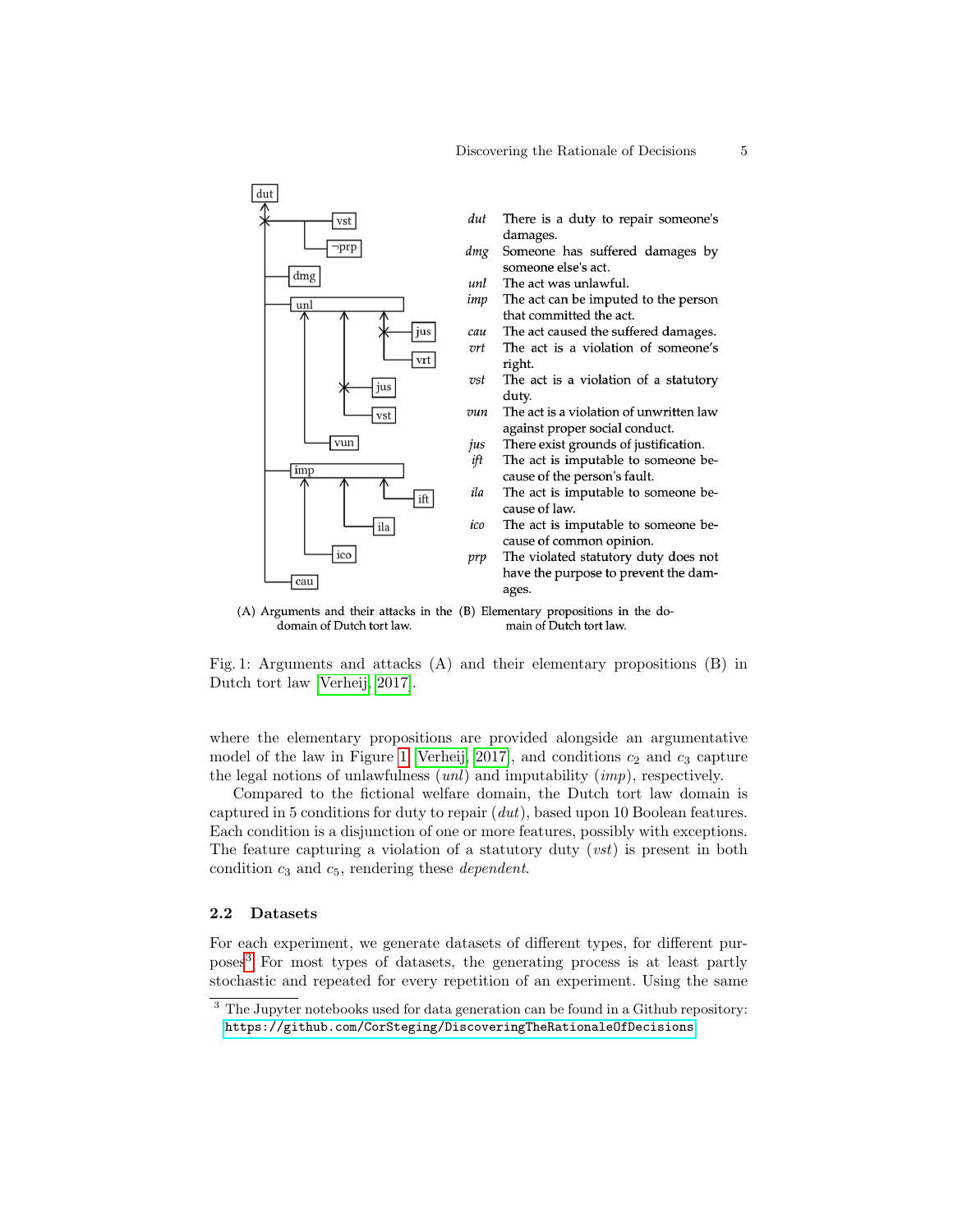type of dataset, for example in training and testing a neural network, does therefore not mean using the exact same dataset. Table [2](#page-6-0) shows an overview of the domains and their datasets, and illustrates their differences and similarities.

Welfare benefit datasets Within this domain, four types of datasets are generated, following the original study [\[Bench-Capon, 1993\]](#page-19-11) as closely as possible: type A, type B, Age-Gender and Patient-Distance datasets. Each dataset contains the 12 features as defined in Table [1,](#page-3-0) as well as 52 noise features with integer values ranging from 0 to 100. The original study used training sets with 2,400 instances, which is quite small by todays standards [\[Atkinson et al., 2020b\]](#page-19-0). To make sure conclusions are not the result of using too little data, we will also include training sets with more data (50,000 instances).

Type A datasets are generated with either 2,400 instances or 50,000 instances. Exactly half of the instances are eligible, creating a balanced label distribution, as is common practice in machine learning problems. For the eligible instances, feature values are generated (randomly where possible) such that they satisfy the conditions  $C_1 - C_6$ . For each condition,  $\frac{1}{6}$ th of the ineligible instances is designed to fail on that specific condition; where possible the values of the features involved are generated randomly such that the condition fails. All remaining features in these instances are generated randomly across their full range of values (see Table [1\)](#page-3-0); as a result, it is possible for ineligible instances to fail on multiple conditions, and some conditions will fail more often than others.

In the original 1993 study it was argued that it was too easy to achieve high accuracy scores with networks trained and tested on type A datasets, which contained an average of 4.1 conditions that were not satisfied for ineligible cases. Using only 4 out of 6 conditions was shown to be sufficient for classifying 98.95% of the instances correctly.

Type B datasets were subsequently introduced to make the problem more challenging. These datasets differ from type A datasets only in that ineligible instances fail on exactly one condition, rather than at least one condition; the other five conditions are always satisfied. Type B datasets again contain either 2,400 instances or 50,000 instances.

The original study investigated whether "an acceptable rationale can be uncovered by an examination of the net" [\[Bench-Capon, 1993\]](#page-19-11). To this end a set of test cases was constructed in which all conditions except one were guaranteed to be satisfied. From these it was concluded that the age-gender condition  $(C_1)$ and the patient-distance condition  $(C_6)$  are not learned by network. The original paper does not specify how many test cases were constructed, nor exactly how they were constructed. We will generate dedicated datasets that are tailor made to evaluate whether the trained networks have actually uncovered these same two conditions.

The Age-Gender datasets are generated by sampling the age and gender features across their full range of values, this time considering only multiples of 5 for age. The values for the other features are generated such that every condition is satisfied except for the age-gender condition  $(C_1)$ . As a result, the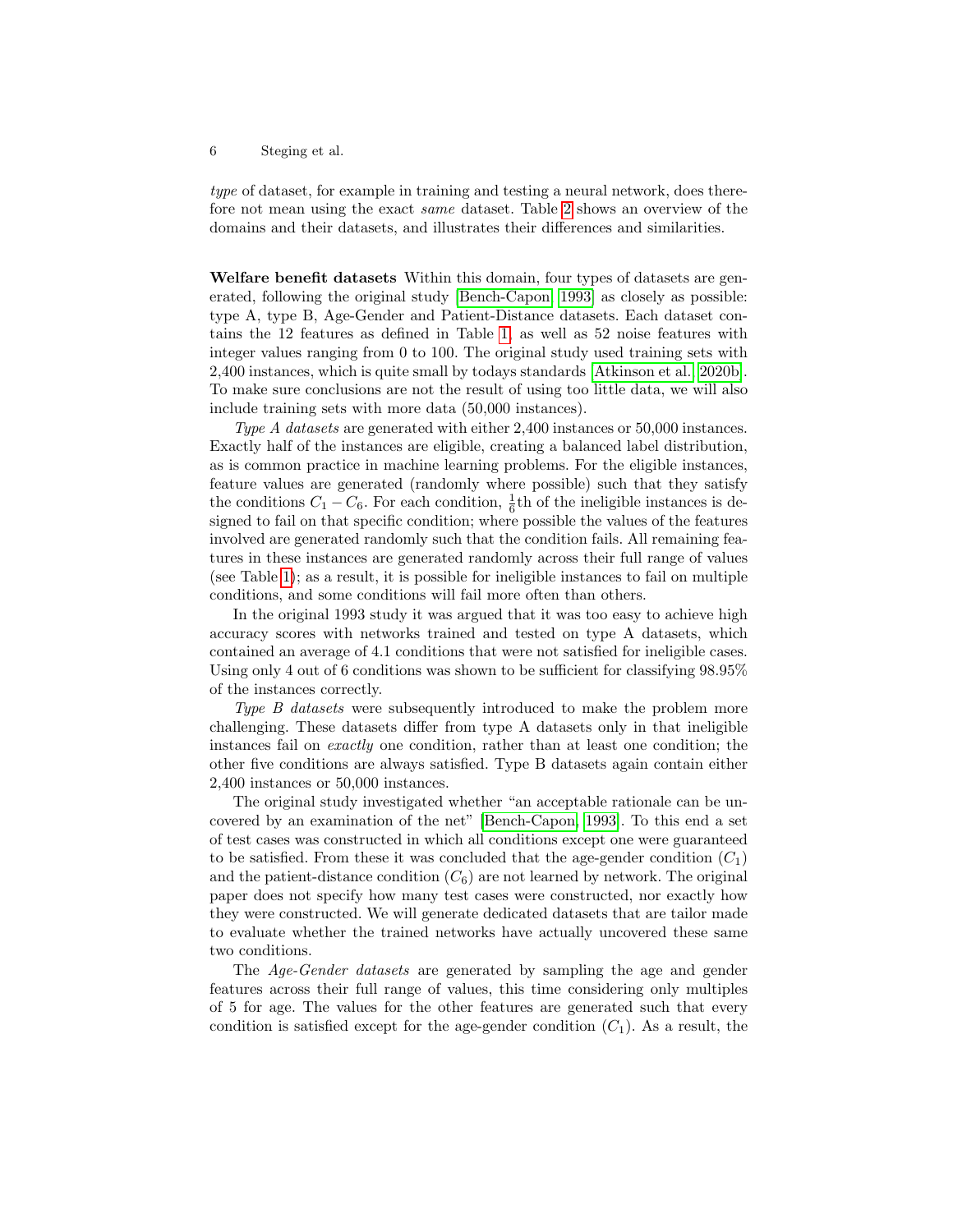<span id="page-6-0"></span>Table 2: An overview of the three domains and their datasets. Datasets marked with an asterisk are used for testing purposes only. For each type of dataset, the size and label distribution is given. For each domain is indicated the number and type of features, the number of type of conditions to be learned, whether or not all cases are covered by the datasets (complete) and whether the domain is fictional or real.  $T/T$  label  $T$ 

|                        |                                 |              | T/F label     | <b>Features:</b>          |
|------------------------|---------------------------------|--------------|---------------|---------------------------|
| Domain                 | Dataset                         | Size         |               | distribution no. and type |
| Welfare benefit Type A |                                 | 2,400/50,000 | 50%/50%       | 64                        |
|                        | Type B (fail on 1) 2,400/50,000 |              | $50\%/50\%$   | Boolean &                 |
|                        | $Age\text{-}Gender*$            | 40,000       | 42.5%/57.5%   | numerical                 |
|                        | Patient-Distance*               | 40,000       | 50\%/50\%     |                           |
| Simplified             | Type A                          | 50,000       | 50%/50%       | 4                         |
| welfare benefit        | Type $B$ (fail on 1)            | 50,000       | 50%/50%       | Boolean &                 |
|                        | $Age\text{-}Gender*$            | 4,242        | 42.5%/57.5%   | numerical                 |
|                        | Patient-Distance*               | 3,234        | 50\%/50\%     |                           |
| Tort law               | Regular                         | 5,000/500    | 50%/50%       | 10                        |
|                        | Unique $*$                      | 1024         | 10.94%/89.06% | Boolean                   |
|                        | Unlawfulness $*$                | 168          | 66.67%/33.33% |                           |
|                        | Imputability*                   | 128          | 87.5%/12.5%   |                           |
|                        |                                 |              |               |                           |
| Domain                 | Conditions: no. and type        |              | Complete      | Fictional                 |
| Welfare benefit        | 6, Independent                  |              | No            | $_{\rm Yes}$              |
| Simplified             | 2, Independent                  |              | No            | Yes                       |
| welfare benefit        |                                 |              |               |                           |
| Tort law               | 5, Dependent                    |              | Yes           | No                        |

eligibility of an instance in these datasets is solely determined by whether or not condition  $C_1$  is satisfied. The Age-Gender sets contain 40,000 instances, with every possible combination of values for age and gender occurring a 1000 times. This gives a slightly unbalanced label distribution with 42.5% of the instances being eligible, and 57.5% ineligible. Because the dataset is only used to test the networks, rather than to train the network, this is not an issue.

The Patient-Distance datasets are similarly generated by sampling the distance and patient type features across their full range of values, this time considering only multiples of 5 for distance. The eligibility of an instance in these datasets is thus determined by whether or not condition  $C_6$  is satisfied. The Patient-Distance datasets also contain 40,000 instances, with every possible combination of values for patient type and distance occurring a 1000 times. In these datasets, exactly 50% of the instances is eligible.

Simplified datasets For the simplified welfare domain, the same type of datasets are generated as above, with the same properties except that all noise features and 8 of the 12 actual features are excluded. For type B datasets, this means that ineligible instances fail on either  $C_1$  or  $C_6$ , but not on both, while in type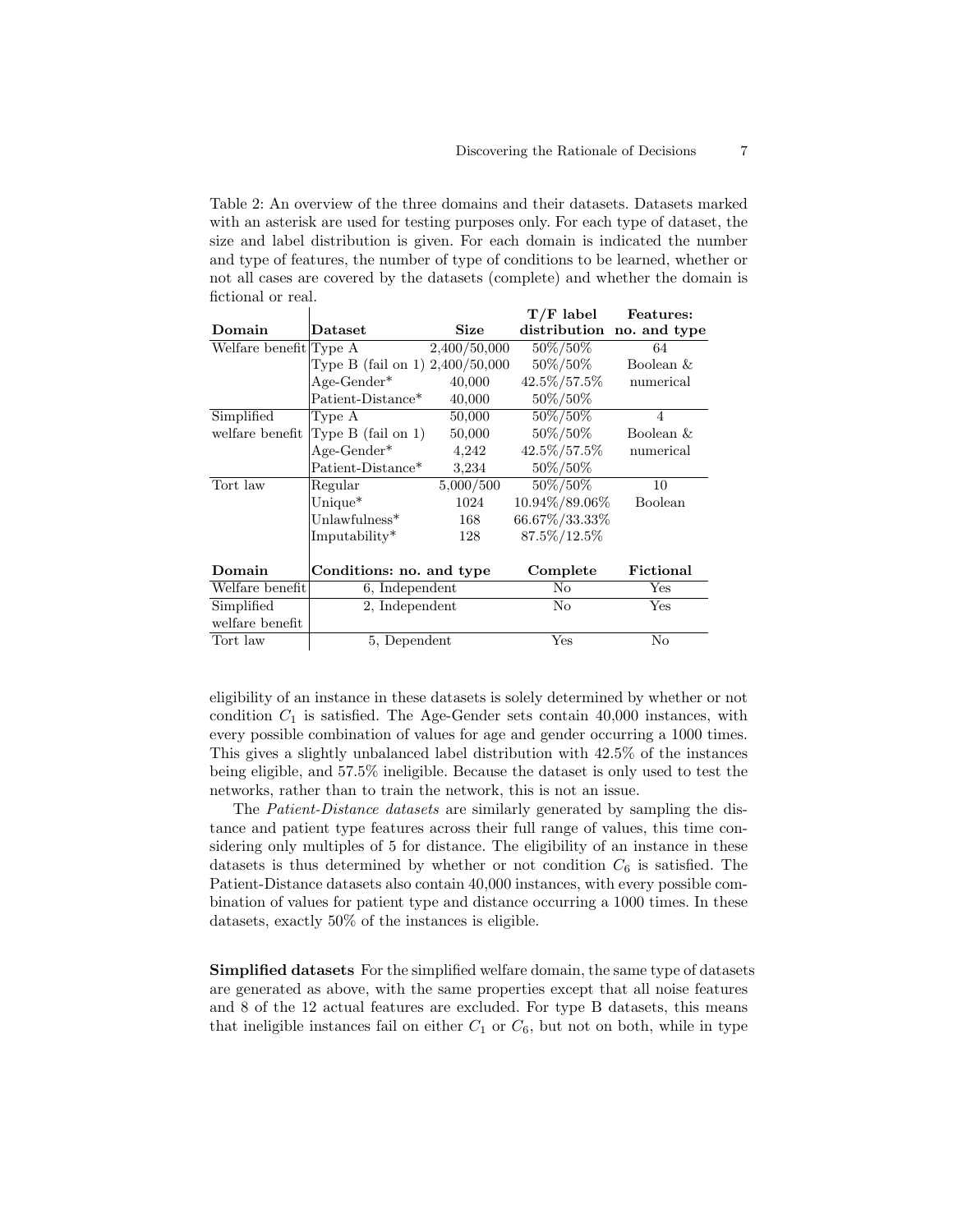A datasets the ineligible instances can fail on both conditions. Moreover, in the Age-Gender dataset the patient-distance condition  $C_6$  is always satisfied, and in the Patient-Distance dataset the age-gender condition  $C_1$  is always satisfied. Type A and type B datasets again contain 50,000 instances each. The Age-Gender dataset now contains only two features and 4,242 instances, that is, one unique instance for every possible combination of age and gender. Likewise, the Patient-Distance dataset contains 3,234 unique instances.

Tort law datasets With 10 Boolean features there are  $2^{10} = 1024$  possible unique cases that can be generated from the argumentation structure of the tort law domain in Figure [1.](#page-4-0) Each case has a corresponding outcome for dut, indicating whether or not there is a duty to repair someone's damages. We will again consider four types of datasets.

The unique dataset contains these 1024 unique instances for the 10 features plus the label. In this dataset, there are 912 instances where dut is false and 112 instances where  $\text{d}ut$  is true (11\%).

The *regular type datasets* are generated such that *dut* is true in exactly half of the instances. The sets are regular in the sense that balanced label distributions are common in machine learning problems. These regular datasets are generated by sampling uniformly from the subset of cases from the unique dataset, such that each possible case is represented equally within the 50/50 label distribution. In practice, only a subset of the possible cases is typically available and presented to a network, upon which the network will have to learn to generalize to all possible cases. In addition to generating regular type datasets with 5,000 cases, we therefore also generate smaller regular type datasets with only 500 instances; the latter contains 35.35% of the unique instances.

In the tort law domain we focus on the notions of unlawfulness  $(c_2)$  and imputability  $(c_3)$  to assess whether the networks are able to discover conditions in the data. For each of the two conditions, we again create a dedicated dataset.

The Unlawfulness dataset is the subset of the unique dataset in which the features for the unlawfulness condition  $c_2$  can take on any of their values, while the other features have values that are guaranteed to satisfy the remaining conditions.Whether or not there is a duty to repair is therefore solely determined by whether or not condition  $c_2$  is satisfied. All combinations of values of the other features are considered. The Unlawfulness dataset therefore consists of 168 unique instances, of which 66.66% have a positive dut value.

The *Imputability dataset* is a similar subset of the unique dataset, but now the features for the imputability condition  $(c_3)$  can take on any value, provided that the value of vst is such that condition  $c_5$  is satisfied. The value of  $du(tx)$ now completely depends on whether or not condition  $c_3$  evaluates to true. Due to the interdependency of conditions  $c_3$  and  $c_5$ , the Imputability dataset only has 128 unique instances, with 87.5% of them having a positive dut value.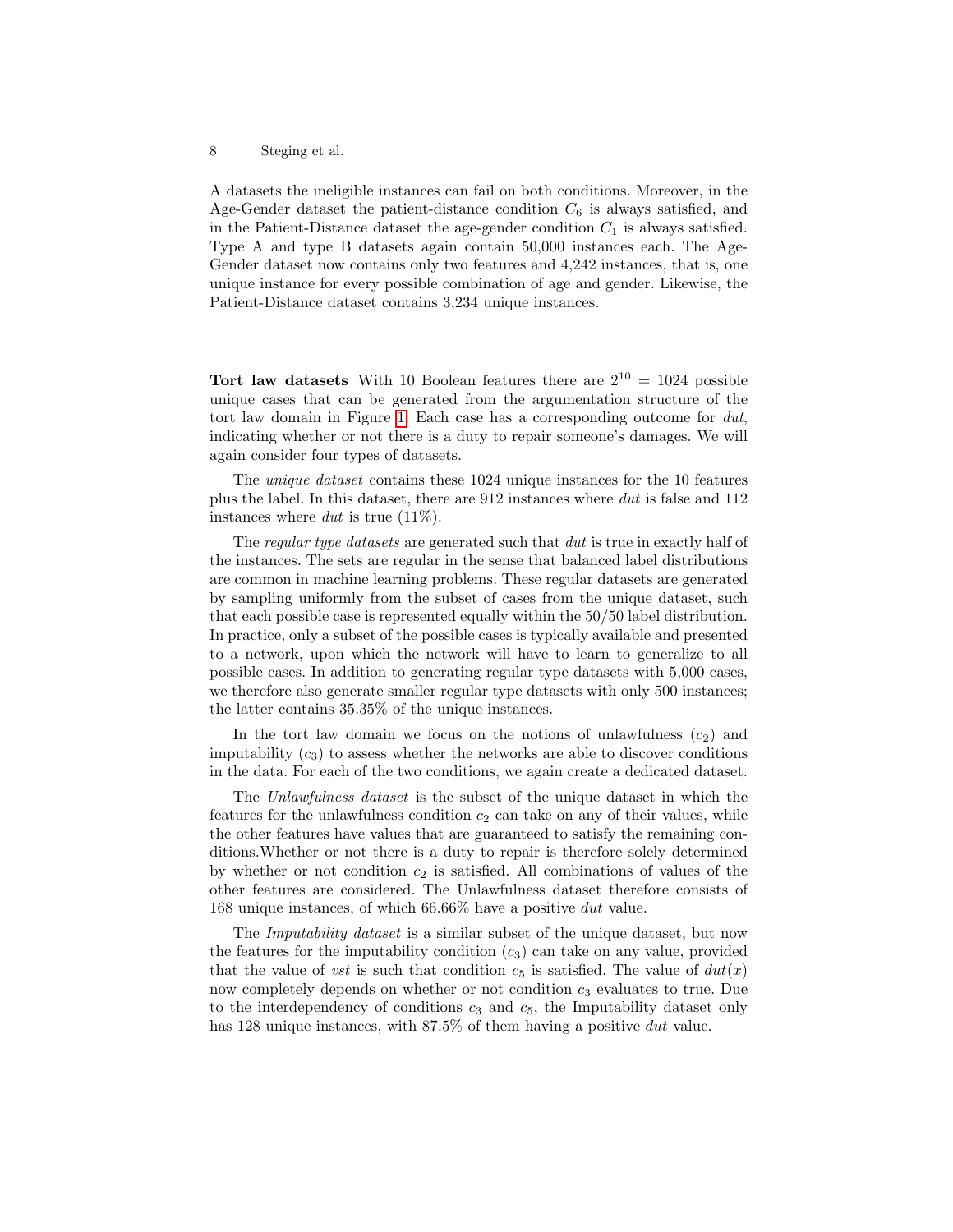## 3 Experimental setup and results

In this section we describe and motivate the experiments we performed and report on their results.

#### 3.1 Experiments

In order to demonstrate our method for assessing and improving rationale discovery of models learned from data, we first need such models. Though our method is model agnostic, we choose to use neural networks, like in [\[Bench-](#page-19-11)[Capon, 1993\]](#page-19-11). We assume that assessing and improving rationale discovery is

|                        | Train on                    | Test on                    |
|------------------------|-----------------------------|----------------------------|
| Welfare                | Type $A(2,400$ instances)   | Type $A(2,400$ instances)  |
| benefit                | Type $B(2,400)$ instances)  | Type $B(2,400)$ instances) |
|                        | Type $A(50,000)$ instances) | Age-Gender                 |
|                        | Type $B(50,000)$ instances) | Patient-Distance           |
| Simplified             | Type A                      | Type A                     |
| welfare                | Type B                      | Type B                     |
| $\mathop{\rm benefit}$ |                             | Age-Gender                 |
|                        |                             | Patient-Distance           |
| Tort law               | Regular (5,000 instances)   | Regular (5,000 instances)  |
|                        | Regular (500 instances)     | Unique                     |
|                        |                             | Unlawfulness               |
|                        |                             | Imputability               |
|                        |                             |                            |

<span id="page-8-0"></span>Table 3: Experimental setup. For each domain, every listed training set is used in combination with all listed test sets.

relevant only for models that are considered to be a good match with the data they were learned from. Our first step, after training the above mentioned neural networks, is therefore to evaluate their performance on typical test sets in terms of the standard accuracy measure. Subsequently we will evaluate the performance of the networks on the dedicated, knowledge-driven test sets that were specifically designed for assessing the networks' quality of rationale discovery.

Neural network architectures In the original experiments in 1993, three multilayer perceptrons were used with one, two and three hidden layers, respectively [\[Bench-Capon, 1993\]](#page-19-11). These networks were created using the Aspirin software [\[Leighton and Wieland, 1994\]](#page-19-13), but the exact details regarding the networks and its parameters (e.g. the learning rate, activation function, gradient descent method) were left out of the original publication. The networks all had 64 input nodes (one for each feature in the datasets), a varying number of nodes in the hidden layers, and one output node that determines the eligibility.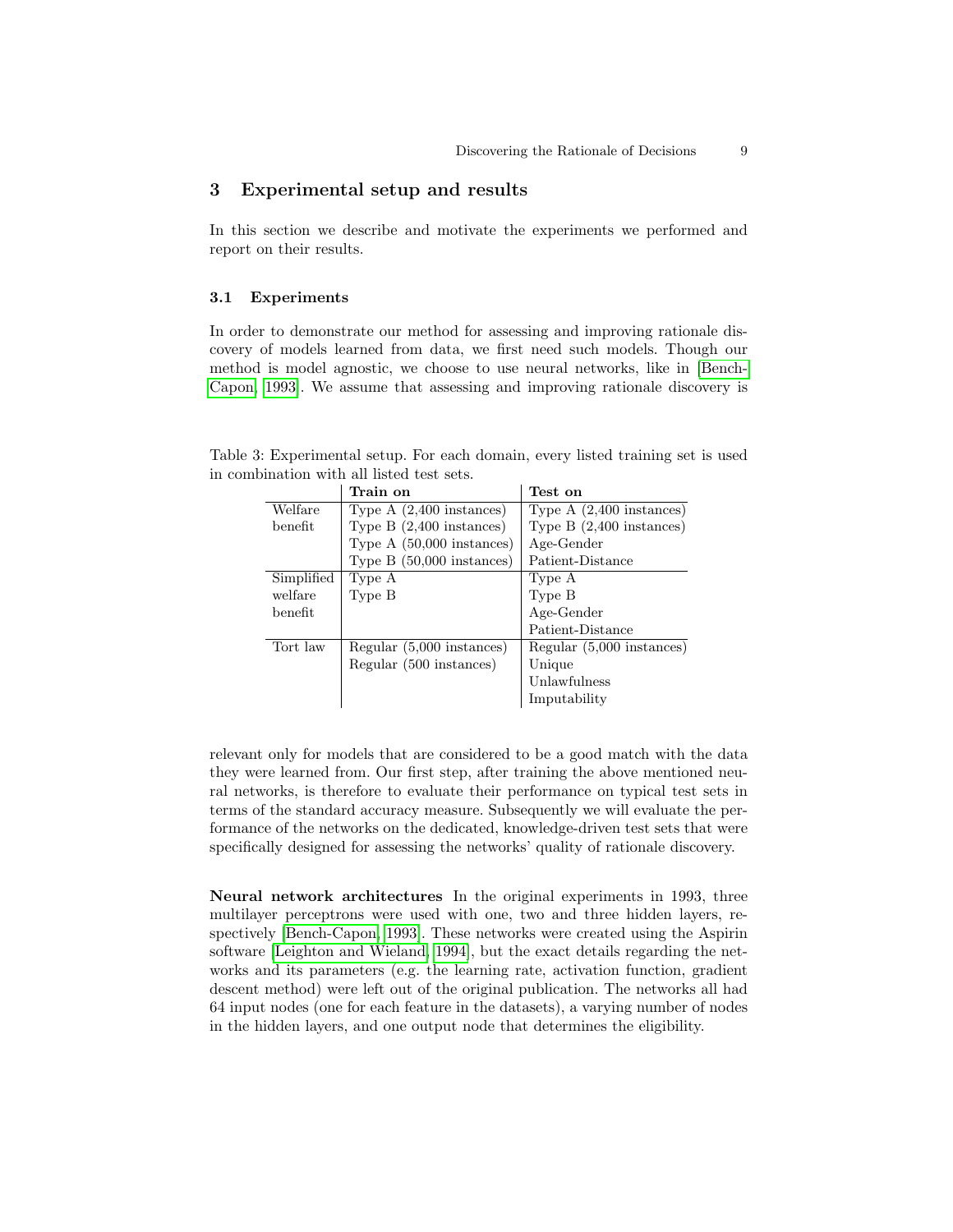In this paper we will use a similar set-up and network architecture for all three domains. The output is always a single node, representing either eligibility or duty to repair, depending on the domain under consideration. The number of input nodes corresponds to the number of features and is therefore dependent on the domain (see Table [2\)](#page-6-0). More specifically, the welfare benefit domain will have 64 input nodes, the simplified domain will have 4, and the tort law domain will have 10 input nodes. The node configuration (i.e. number of nodes per layer) of each network is as follows, where input represents the number of nodes in the input layer:

- One hidden layer network: input-12-1
- Two hidden layer network: input-24-6-1
- Three hidden layer network: input-24-10-3-1

In the replication of the 1993 experiment, the MLPClassifier of the scikit-learn package is used [\[Pedregosa et al., 2011\]](#page-20-14). The networks use the sigmoid function as their activation function, which was the most common activation function when the original study was done. The networks use the Adam stochastic gradientbased optimizer [\[Kingma and Ba, 2015\]](#page-19-14), with a constant learning rate of 0.001. A total of 50,000 training iterations are used with a batch size of 50. Recall that the focus of this study is not on creating the best possible classifier, but to demonstrate our method of assessing rationale discovery.

Training and performance testing The three types of neural networks will be trained and tested on a combination of different datasets, from each of the three domains. A complete overview of the datasets used in the experiments is shown in Table [3.](#page-8-0) This table shows the datasets that the networks will train on, and the datasets that the networks will be tested with. For each domain, every combination of training dataset and testing dataset is evaluated in terms of the accuracy of the resulting network on the test data. Because some of the datasets are stochastic (each generated dataset is slightly different), the whole process of data generation, training and testing is repeated 50 times. The mean classification accuracies along with their standard deviations will be reported.

To assess the rationale discovery capabilities of all the trained networks, we study their performance on the dedicated test sets for the age-gender, patientdistance, unlawfulness and imputability conditions. Performance will be measured both quantitatively, using standard accuracy, and qualitatively by a more detailed comparison of actual and expected outcomes.

#### 3.2 Results

We will first report the accuracy scores for all combinations of training and testing datasets in the different domains and subsequently focus on rationale discovery. Results will be discussed in detail in Section [4.](#page-13-0)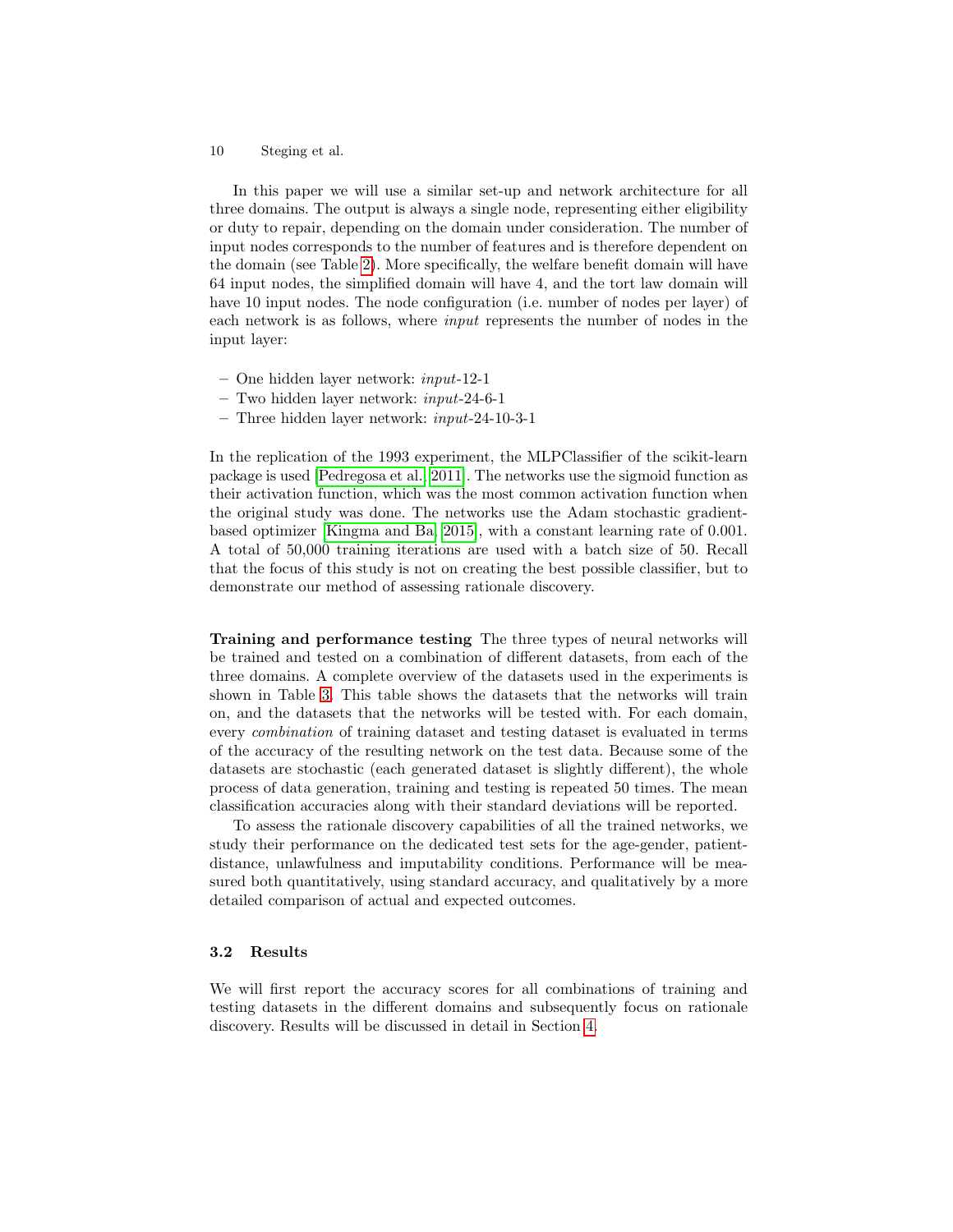<span id="page-10-2"></span>Table 4: The accuracies obtained by the neural networks in the original study [\[Bench-Capon, 1993\]](#page-19-11).  $\sim$   $\sim$   $\sim$   $\sim$  training set  $\Lambda$  Trained on training set B

|                 |            | Trained on training set $A$ Trained on training set B |                    |             |
|-----------------|------------|-------------------------------------------------------|--------------------|-------------|
|                 | Test set A | Test set B                                            | Test set A         | Test set B  |
| 1 hidden laver  | 99.25      | 72.25                                                 | 99.25              | 97.91       |
| 2 hidden layers | 98.90      | 76.67                                                 | 99.00              | 98.08       |
| 3 hidden layers | 98.75      | 74.33                                                 | <i>unconverged</i> | unconverged |

<span id="page-10-0"></span>Table 5: The accuracies obtained by the neural networks in the replication study.  $\perp$ Trained on training set A

|                                                                          |  |                           | Test set A Test set B Age-Gender Patient-Distance |
|--------------------------------------------------------------------------|--|---------------------------|---------------------------------------------------|
| 1 hidden layer $\sqrt{98.97 \pm 0.19}$ 72.39 $\pm 1.66$ 52.14 $\pm 4.01$ |  |                           | $50.05 \pm 0.09$                                  |
| 2 hidden layers $98.87 \pm 0.21$ 72.56 $\pm 1.83$ 53.19 $\pm 4.56$       |  |                           | $50.06 \pm 0.14$                                  |
| 3 hidden layers $ 98.92 \pm 0.23\,70.97 \pm 1.74\,50.45 \pm 3.23$        |  |                           | $50.03 \pm 0.07$                                  |
|                                                                          |  |                           |                                                   |
|                                                                          |  | Trained on training set B |                                                   |
|                                                                          |  |                           | Test set A Test set B Age-Gender Patient-Distance |
| 1 hidden layer $\sqrt{96.13 \pm 0.6690.51 \pm 1.2586.4 \pm 1.33}$        |  |                           | $85.77 \pm 5.21$                                  |
| 2 hidden layers $95.5 \pm 0.87$ 89.4 $\pm 1.5$ 85.62 $\pm 1.21$          |  |                           | $83.09 \pm 7.22$                                  |

<span id="page-10-1"></span>Table 6: The accuracies obtained by the neural networks in the replication study with more training data.

|                                                                                                | Trained on training set A |  |                           |                                                   |
|------------------------------------------------------------------------------------------------|---------------------------|--|---------------------------|---------------------------------------------------|
|                                                                                                |                           |  |                           | Test set A Test set B Age-Gender Patient-Distance |
| 1 hidden layer $ 99.8 \pm 0.03 \quad 80.98 \pm 1.47 \quad 60.22 \pm 3.87 \quad 64.44 \pm 2.87$ |                           |  |                           |                                                   |
| 2 hidden layers 99.79±0.04 83.49±1.86 65.04±5.12 66.5±3.24                                     |                           |  |                           |                                                   |
| 3 hidden layers $ 99.78 \pm 0.0582.89 \pm 2.0564.45 \pm 5.6664.2 \pm 3.1$                      |                           |  |                           |                                                   |
|                                                                                                |                           |  |                           |                                                   |
|                                                                                                |                           |  | Trained on training set B |                                                   |
|                                                                                                |                           |  |                           | Test set A Test set B Age-Gender Patient-Distance |
| 1 hidden layer $\sqrt{99.64 \pm 0.17}$ 98.53 $\pm$ 0.15 98.51 $\pm$ 0.47 97.17 $\pm$ 0.46      |                           |  |                           |                                                   |
| 2 hidden layers 99.28 $\pm$ 0.36 98.06 $\pm$ 0.35 97.75 $\pm$ 0.9 96.53 $\pm$ 0.3101           |                           |  |                           |                                                   |

Accuracy Tables  $5 - 8$  $5 - 8$  show the mean classification accuracies over [5](#page-10-0)0 runs, together with their standard deviations, for the different combinations of training and testing sets in the three domains. These tables include the quantitatively measured performance on the various dedicated test sets. Tables [5](#page-10-0) and [6](#page-10-1) present the results for the replication experiment with the original sizes of the Type A and Type B datasets and for the replication experiment with more data, respectively. The accuracies as reported in the orginal paper are provided in Table [4](#page-10-2) [\[Bench-Capon, 1993\]](#page-19-11)). Results for the simplified welfare benefit domain are shown in Table [7,](#page-11-1) and for the tort law domain in Table [8.](#page-11-0)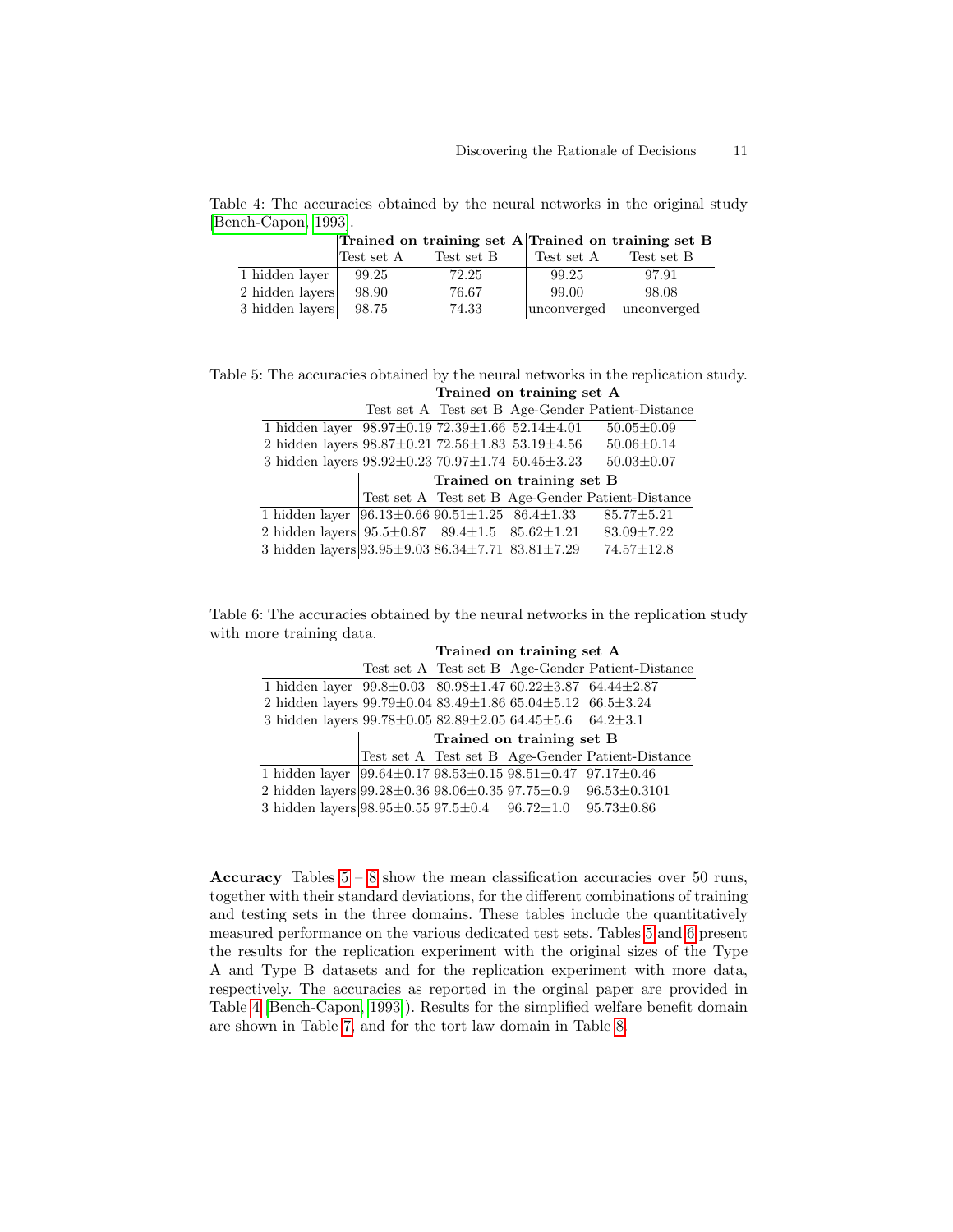<span id="page-11-1"></span>Table 7: The accuracies obtained by the neural networks in the simplified welfare domain.

|                                                                                    | Trained on training set A |  |                           |                                                   |
|------------------------------------------------------------------------------------|---------------------------|--|---------------------------|---------------------------------------------------|
|                                                                                    |                           |  |                           | Test set A Test set B Age-Gender Patient-Distance |
| 1 hidden layer $ 99.12 \pm 0.0698.2 \pm 0.1599.68 \pm 0.197.75 \pm 0.05$           |                           |  |                           |                                                   |
| 2 hidden layers $99.61 \pm 0.1499.2 \pm 0.2899.88 \pm 0.198.14 \pm 0.53$           |                           |  |                           |                                                   |
| 3 hidden layers $99.48 \pm 0.2799.01 \pm 0.4799.7 \pm 0.4699.06 \pm 0.61$          |                           |  |                           |                                                   |
|                                                                                    |                           |  |                           |                                                   |
|                                                                                    |                           |  | Trained on training set B |                                                   |
|                                                                                    |                           |  |                           | Test set A Test set B Age-Gender Patient-Distance |
| 1 hidden layer $ 99.46 \pm 0.0699.04 \pm 0.1299.67 \pm 0.0698.04 \pm 0.31$         |                           |  |                           |                                                   |
| 2 hidden layers 99.77 $\pm$ 0.14 99.6 $\pm$ 0.25 99.78 $\pm$ 0.18 99.09 $\pm$ 0.71 |                           |  |                           |                                                   |

<span id="page-11-0"></span>Table 8: The accuracies obtained by the neural networks in the tort law domain.

|                                                                    | Trained on all instances |           |                                          |                  |
|--------------------------------------------------------------------|--------------------------|-----------|------------------------------------------|------------------|
|                                                                    | General                  | Unique    | Unlawfulness Imputability                |                  |
| 1 hidden layer $ 100\pm0$                                          |                          | $100\pm0$ | $100 \pm 0$                              | $100 \pm 0$      |
| 2 hidden layers $100\pm0$                                          |                          | $100\pm0$ | $100 \pm 0$                              | $100 \pm 0$      |
| 3 hidden layers 99.86 $\pm$ 0.37 99.76 $\pm$ 0.66 99.67 $\pm$ 1.83 |                          |           |                                          | $99.5 \pm 1.56$  |
|                                                                    |                          |           |                                          |                  |
|                                                                    |                          |           | Trained on smaller dataset               |                  |
|                                                                    |                          |           | General Unique Unlawfulness Imputability |                  |
| 1 hidden layer $\sqrt{98.45 \pm 0.5}$ 97.24±0.89 92.8±3.47         |                          |           |                                          | $91.22 \pm 4.04$ |
| 2 hidden layers $99.03 \pm 0.44$ $98.27 \pm 0.78$ $95.71 \pm 3.1$  |                          |           |                                          | $94.38 \pm 3.84$ |

Rationale discovery Each dedicated test dataset is designed to measure how well a model has learned a specific condition from the domain. Since performance on these test sets in terms of accuracy is comparable for the different neural network architectures used, we present the results for the qualitative evaluation of their rationale discovery capabilities for what is in theory the most sophisticated one: the models with 3 hidden layers.

In the welfare benefit domain, the Age-Gender datasets are used to measure how well condition  $C_1$  is learned. In addition to measuring accuracy on these dedicated datasets, we can plot the actual output of the neural network, which should be 1 (eligible) for an individual of pensionable age and 0 otherwise, against age, for both values of gender. Such plots, showing the mean output of the networks over 50 runs, are shown in Figure [2](#page-12-0) for both the welfare benefit domain and its simplified version, for networks trained on each of the training sets under consideration.

Similarly, the Patient-Distance datasets are used to evaluate how well condition  $C_6$  is learned, which can be assessed by plotting the networks' output against the distance to hospital, for both in-patients and out-patients. The plots showing the mean network output over 50 runs for both the welfare benefit do-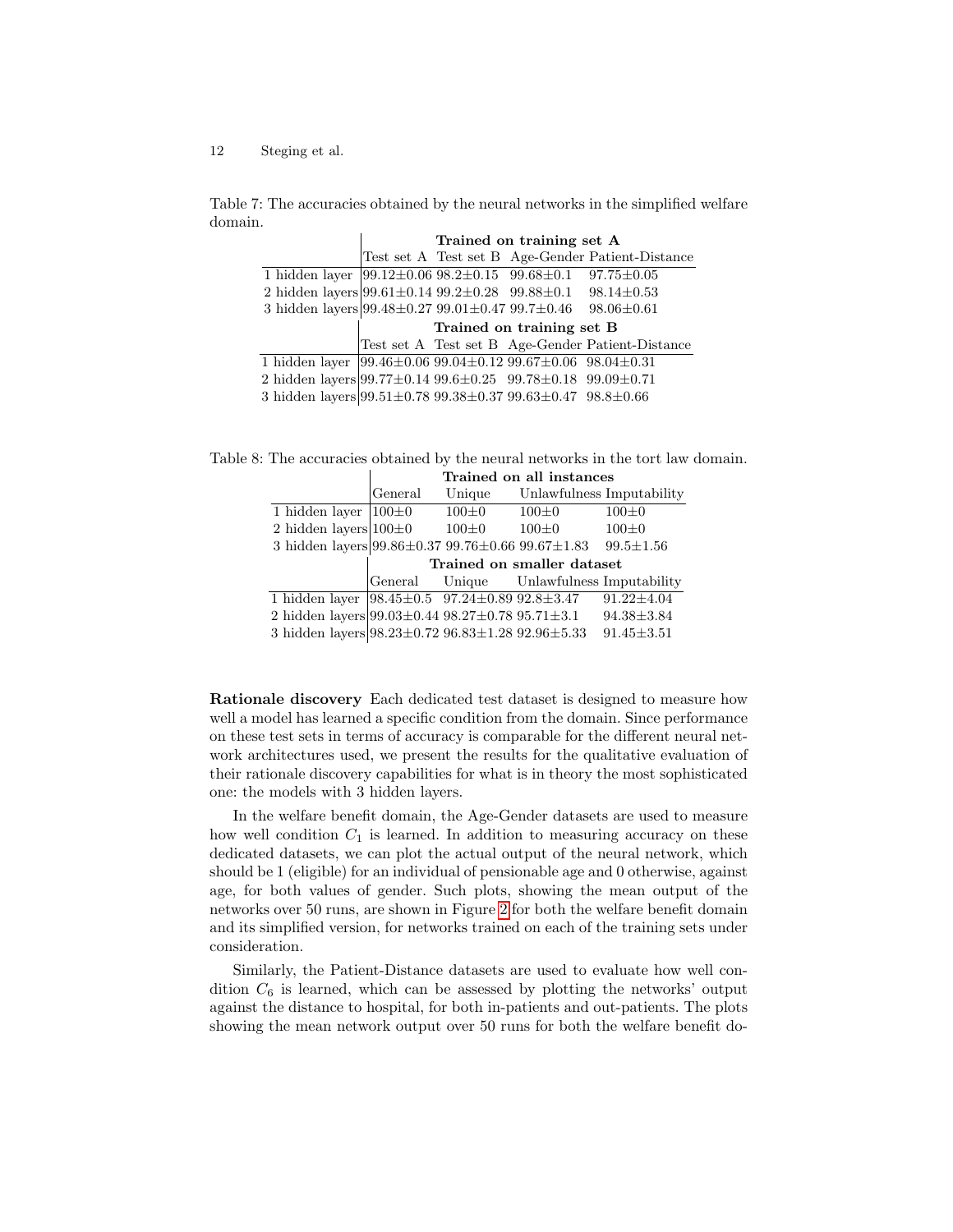<span id="page-12-0"></span>

Fig. 2: For all training sets from the (simplified) welfare domain: mean network output vs age on Age-Gender test set when trained on type A training sets (A-C) and on type B training sets (D-F).

<span id="page-12-1"></span>

Fig. 3: For all training sets from (simplified) welfare domain: mean network output vs distance on Patient-Distance test set when trained on type A training sets (A-C) and on type B training sets (D-F).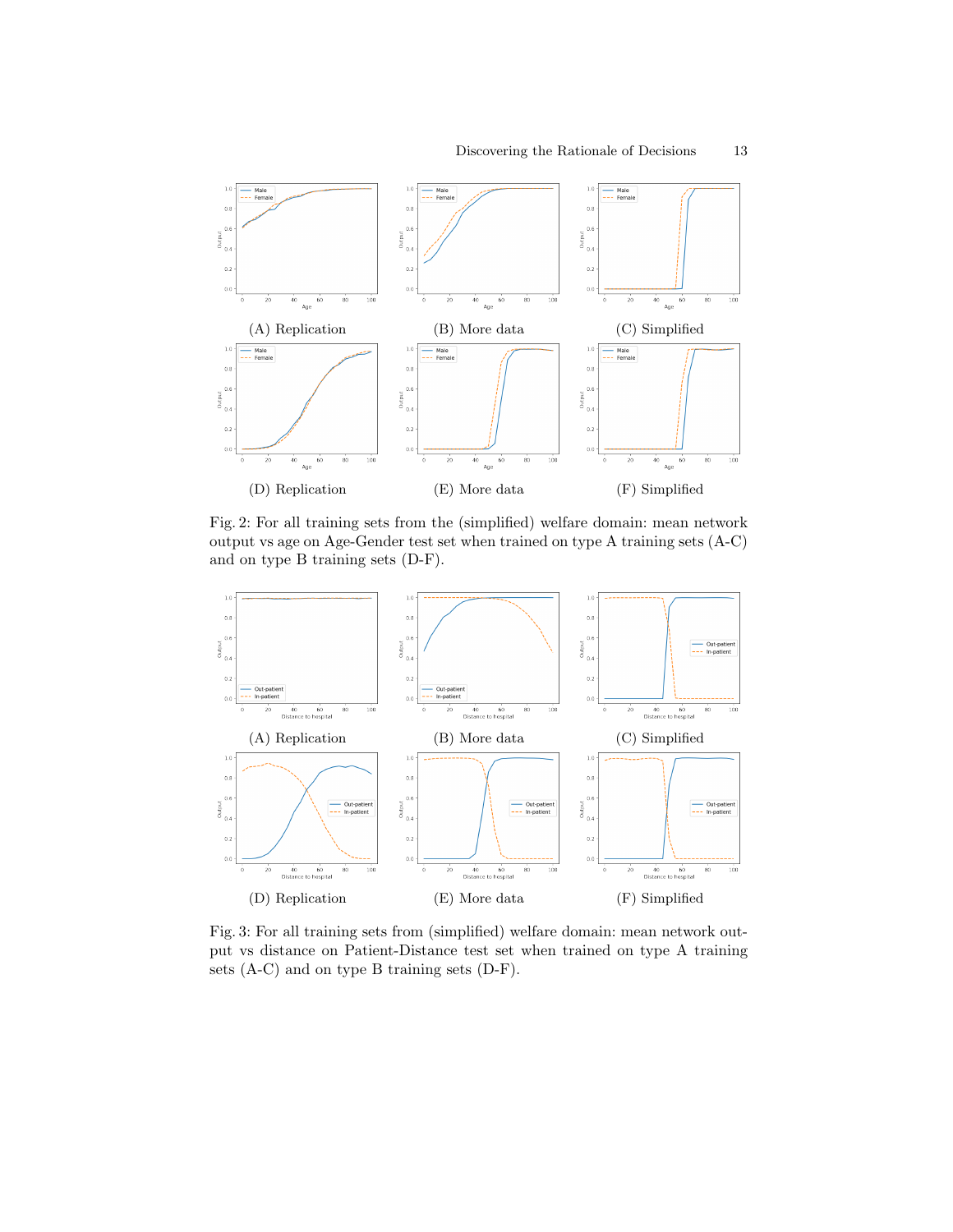main and its simplified version, and for networks trained on each of the training sets under consideration, are shown in Figure [3.](#page-12-1)

In the tort law domain, we can similarly evaluate how well conditions  $c_2$  (unlawfullness) and  $c_3$  (imputability) are learned. For these conditions, the network should output 1 in cases of the Unlawfulness dataset where the case is unlawful  $(c_2)$ , or in the Imputability dataset where the case can be imputated to a person  $(c_3)$ ; otherwise the output should be 0. Since the tort law domain only contains Boolean features, the outputs of the networks are presented in tables rather than plots. The mean output over 50 runs for the two training sets on the Unlawfulness and Imputability datasets is presented in Table [9.](#page-14-0)

### <span id="page-13-0"></span>4 Discussion

In this section we discuss in detail the results we found and the conclusions we can draw from them. We separately focus on standard classification accuracy and on rational discovery capabilities. We conclude by introducing the approach we took as a general knowledge-driven method for model-agnostic rationale evaluation.

#### 4.1 Standard Accuracy

Standard accuracy is measured to see whether the learned models are able to solve the classification problem, regardless of whether or not they discovered the rationale underlying the data.

Welfare benefit The accuracies obtained in the replication experiment (Table [5\)](#page-10-0) differ from those in the original study (Table [4\)](#page-10-2), but show similar trends. Originally, networks trained on a type A training set performed well on type A test sets (around 99%), but much worse on the type B test set (around 70- 76%). When trained on a type B training set, the accuracies on test set A in the original study stayed the same, with accuracies on test set B increasing to around 98%. In the replication experiment, training on a type B test set slightly decreases accuracies on type A test sets, while the accuracy on type B test sets increased less substantially than in the original experiment. In both cases, changing the distribution of the training data from type A to type B served to increase performance on test sets of the latter type while hardly affecting performance on test sets of the former type. Since type B datasets exploited some knowledge of the domain (i.e. benefit is typically denied due to failure on only a single condition), this suggests that overall performance can be improved using tailor made training sets.

Using more data, we find higher accuracies (Table [6\)](#page-10-1). This is not surprising, as more training data generally leads to a better performance. Still, for networks trained on type A data sets, accuracies on a type B test sets (below 85%) are much lower than on type A test sets (around  $99.8\%$ ). Training the networks on type B training sets with more data shows significantly better results than with fewer datapoints. Accuracies on type A test sets then are still around 99%,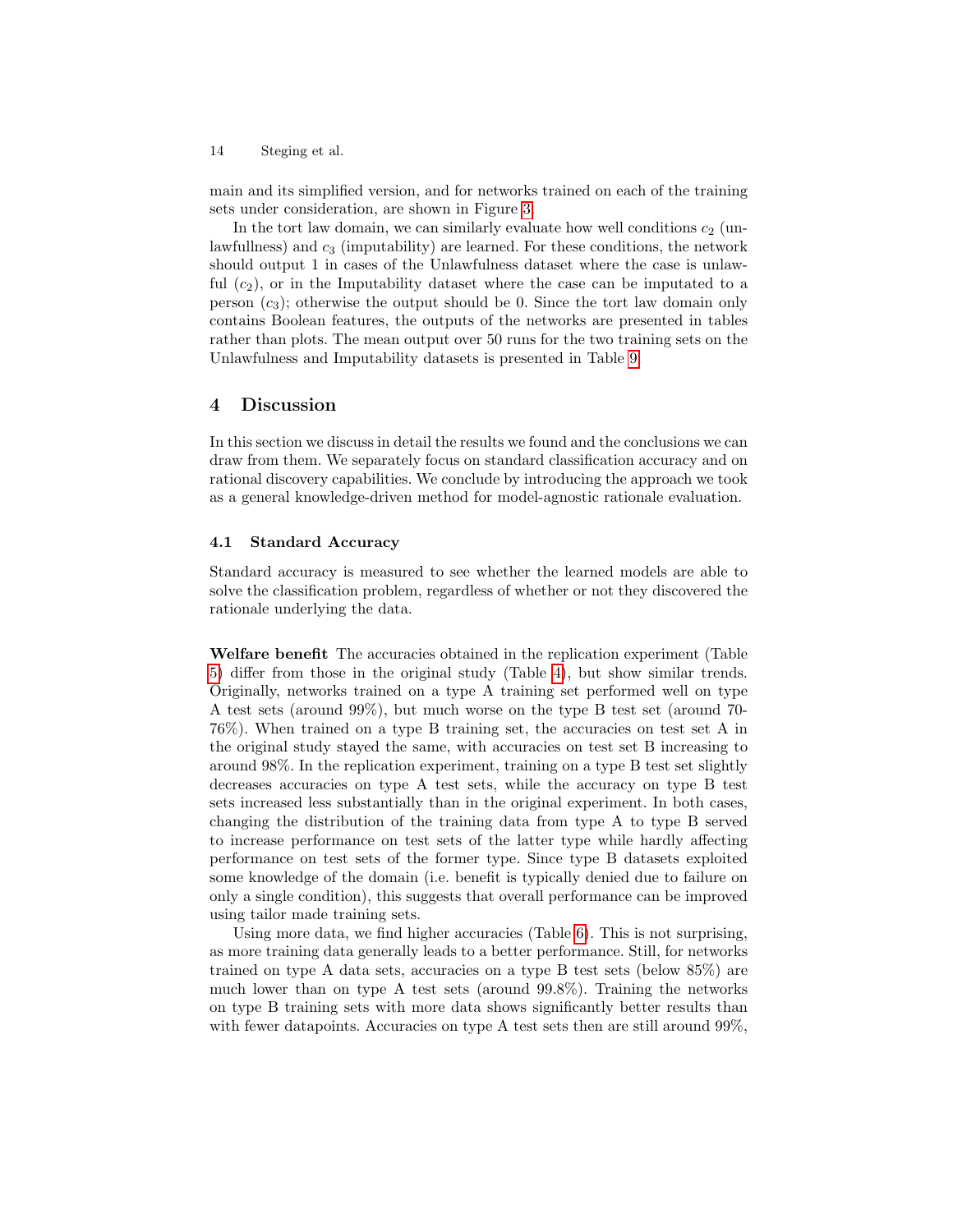| 11 ani 011 an 1110 an 00   |                     | rramoa on phiamol autabol |
|----------------------------|---------------------|---------------------------|
| Unlawfulness Output        | Unlawfulness Output |                           |
| False                      | False               | 0.018                     |
| True                       | True                |                           |
| <b>Imputability Output</b> | Imputability Output |                           |
| False                      | False               | 0.875                     |
| True                       | True                |                           |

<span id="page-14-0"></span>Table 9: Mean network output on the Unlawfulness and Imputability datasets versus the logical evaluation of the unlawfulness resp. imputability conditions. Trained on all instances Trained on smaller dataset

whereas the accuracies on type B test sets are around 98%. The above observations therefore still hold, even with more data and modern machine learning methods.

Simplified In the simplified domain, high accuracies are found across all datasets, averaging out at around 99% (Table [7\)](#page-11-1). Accuracies on type B test sets are only slightly lower than on type A test sets, unlike in the other welfare domain experiments. The networks do seem to perform slightly better on both types of test sets when trained on a type B training set as compared to a type A training set. However, this difference is much more nuanced than in the regular welfare benefit dataset. This can be explained by the fact that cases in type A data sets can now fail on at most 2 conditions, rather than the original 6, which is only 1 more than the single failed condition in the type B datasets.

Tort law In the Tort law domain we find accuracies of 100% or near 100% for networks trained on all instances (see Table [8\)](#page-11-0). When presented with all unique instances, the networks with one and two hidden layers are able to perfectly predict the outcome from the Dutch tort law, and the network with three hidden layers can create a very close approximation.

Presenting a neural network with all available cases is in practice often infeasible. If it is possible, then a simple lookup table rather than a neural network would most likely suffice. For this reason, we also trained the networks on a subset of only around 35% of the unique instances (see Table [8\)](#page-11-0). As expected, the accuracies of the networks on the general test sets drop, but only slightly (to 98-99%). Even on the unique test set, accuracies remain around 96%. This suggests that it is possible to approximate tort law with a small subset of the unique cases.

#### 4.2 Rationale Discovery

Looking at the performance of the networks on the dedicated test sets partially exposes the rationale captured by the network. We designed these test sets such that each one targets a single condition from the domain. In addition to considering the accuracy on these dedicated test sets, we qualitatively evaluate the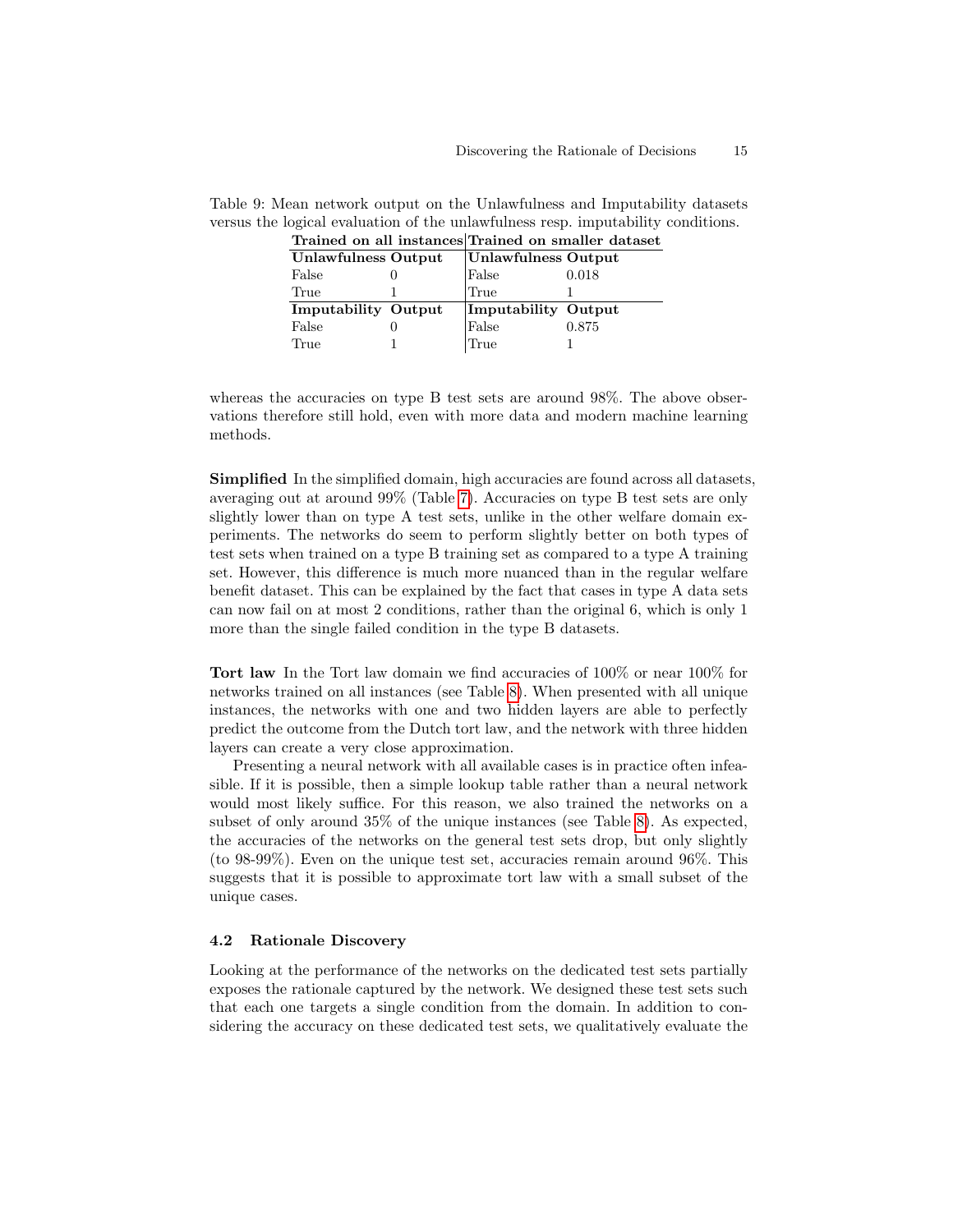rational discovery capabilities of the networks by comparing their outputs with the actual outputs we would ideally expect for the different domains.

Welfare benefit In the welfare benefit domain, the Age-Gender dataset is used to measure how well condition  $C_1$  is learned, that is, whether the networks output 1 if the individual is of pensionable age (male and over the age of 65 or female and over the age of 60), and output 0 otherwise. Plotting the age of the individuals from the Age-Gender dataset against the output of the network, for each gender, should ideally result in the graph on the left side of Figure [4.](#page-15-0) Here the output of the network spikes instantly from 0 to 1 at the age of 60 for women and 65 for men.

Similarly, for cases from the Patient-Distance dataset the networks should only output 1 (eligible) if the relative is an in-patient and the distance to the hospital is less than 50 miles, or if the relative is an out-patient and the distance to the hospital is further than 50 miles (condition  $C_6$ ). Plotting the distance against the output of the network for both types of patients would ideally result in the graph shown on the right in Figure [4.](#page-15-0)

In our replication experiment the output graphs show a similar pattern as in the original 1993 experiment. In the latter (not shown), the networks trained on a type A training set do not show the expected pattern, for neither condition; in fact for the Patient-Distance test cases always a 1 is returned. Training on a type B training set improved the results, but the turning point at which the networks output 1 is off. For the Age-Gender dataset it occurs at 45 for women, rather than 60, and at 50 for men, instead of 65. For the Patient-Distance dataset the turning point was too gradual, and takes place at 40, rather than 50 miles. In our replication experiment the outputs of the networks trained on a type B

<span id="page-15-0"></span>

Fig. 4: An idealistic expectation of the outputs of a network on the Age-Gender dataset versus the age for both genders (left) and on the Patient-Distance dataset versus the distance for both patient types (right).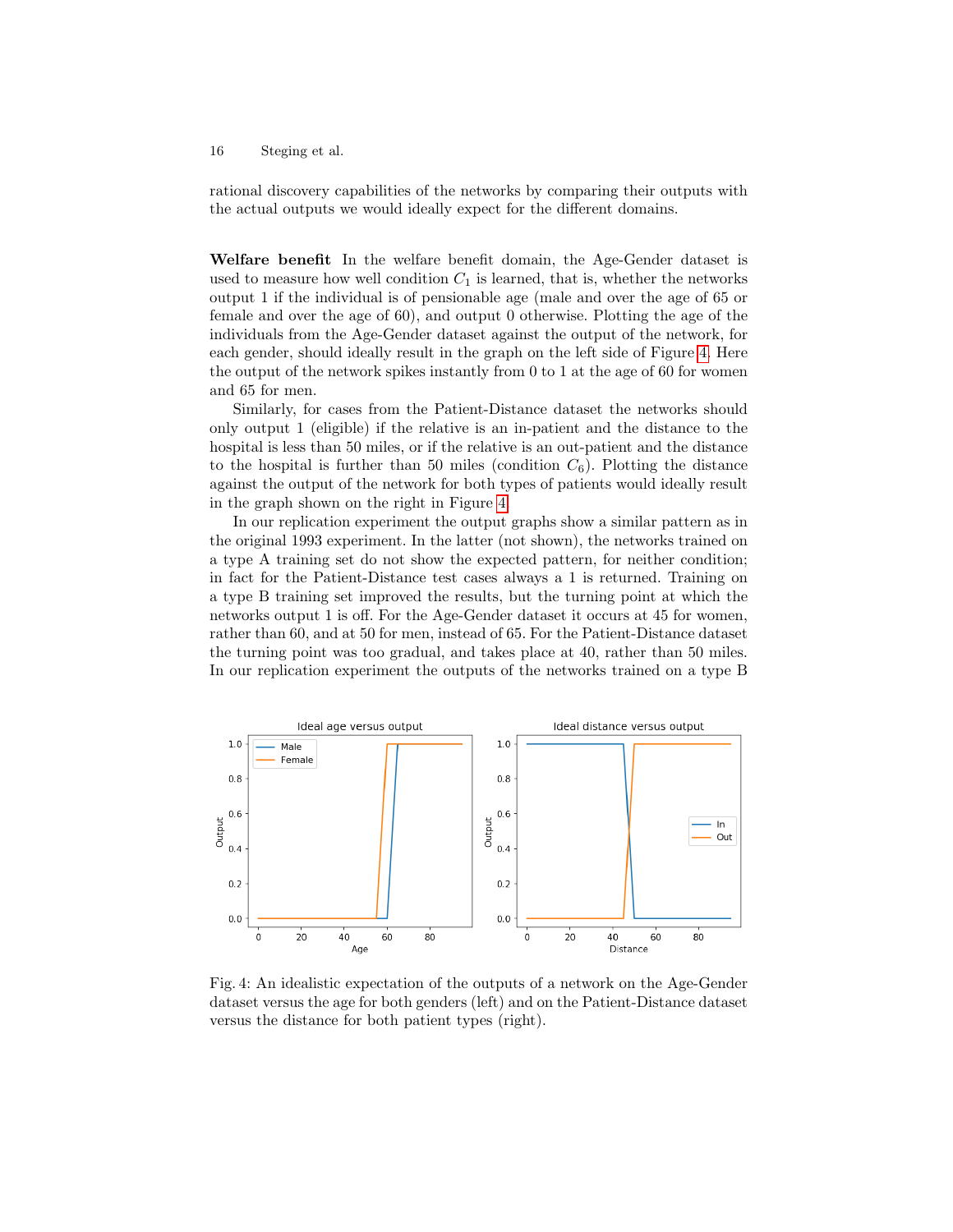dataset (Figures  $2(D)$  and  $3(D)$ ) more closely resemble the ideal outputs than the outputs of the networks trained on a type A dataset (Figures  $2(A)$  and  $3(A)$ ), for both conditions. For the patient-distance condition  $(C_6)$ , the turning point does occur at 50 after training on a type B dataset, unlike in the original experiment. Training on a type B dataset seems to have a significant impact on the way the rationale of the networks is formed, as networks are able to internalize condition  $C_1$  and  $C_6$  better when trained on a type B dataset. This is furthermore reflected in the accuracies on the Age-Gender and patient distance dataset as shown in Table [5,](#page-10-0) which increase by roughly 30% when training on a type B dataset. These accuracies on the Age-Gender and Patient-Distance datasets were not present in the original study.

Upon repeating the replication experiment with more data, this indeed increases the performance of the networks significantly, but we still find performance for networks trained on type B datasets to be better than that of networks trained on type A datasets. Output patterns more closely resemble the ideal ones after training on type B datasets (see Figure [2\(](#page-12-0)B) versus  $(E)$  and Figure [3\(](#page-12-1)B) versus (E)) and accuracies also increase (see Table [6\)](#page-10-1). Interestingly, the turning point for condition  $C_1$  does occur at the right place when training on more type B training data: at 60 for females and 65 for males (see Figure [2\(](#page-12-0)E)).

**Simplified** The simplified domain consists of only the two conditions  $C_1$  and  $C_6$ , without any other conditions or noise variables. In this less complex version of the domain, overall performance is much higher, and conditions  $C_1$  and  $C_6$  are learned quite successfully. Figures  $2(C)$  and  $(F)$ , and  $3(C)$  and  $(F)$ , respectively, are very close to the ideal output graphs, with turning points in the correct places. This is also reflected in near perfect accuracy scores on Age-Gender and Patient-Distance datasets in Table [7.](#page-11-1) As argued before, the difference between type A and type B datasets is much smaller than in the original domain, hence the results found for these to datasets are now quite similar.

Tort law Recall that in the tort law domain, on the Imputability dataset, networks should output 1 if the case can be imputated to the person, and 0 otherwise; on the Unlawfulness dataset, the networks should output 1 if the case is unlawful, and 0 otherwise. Table [9](#page-14-0) shows well the networks were able to internalize the notions of unlawfulness and imputability. When trained on all instances, the mean output of the networks is 0 if a case is not unlawful, and 1 if it is, which is exactly what it should do. Networks trained on all instances attain a perfect score on the Imputability dataset as well. This can also be seen in Table [8,](#page-11-0) where the networks score 100% accuracy on the Unlawfulness and Imputability datasets after training on all instances.

With less data, however, accuracies drop to around 92-95% for the Unlawfulness dataset and 91-94% for the Imputability dataset. This accuracy may still seem high, but we should take into account the label distributions (66.67- 33.33% and 87.5-12.5%, respectively). Table [9](#page-14-0) shows that networks still perform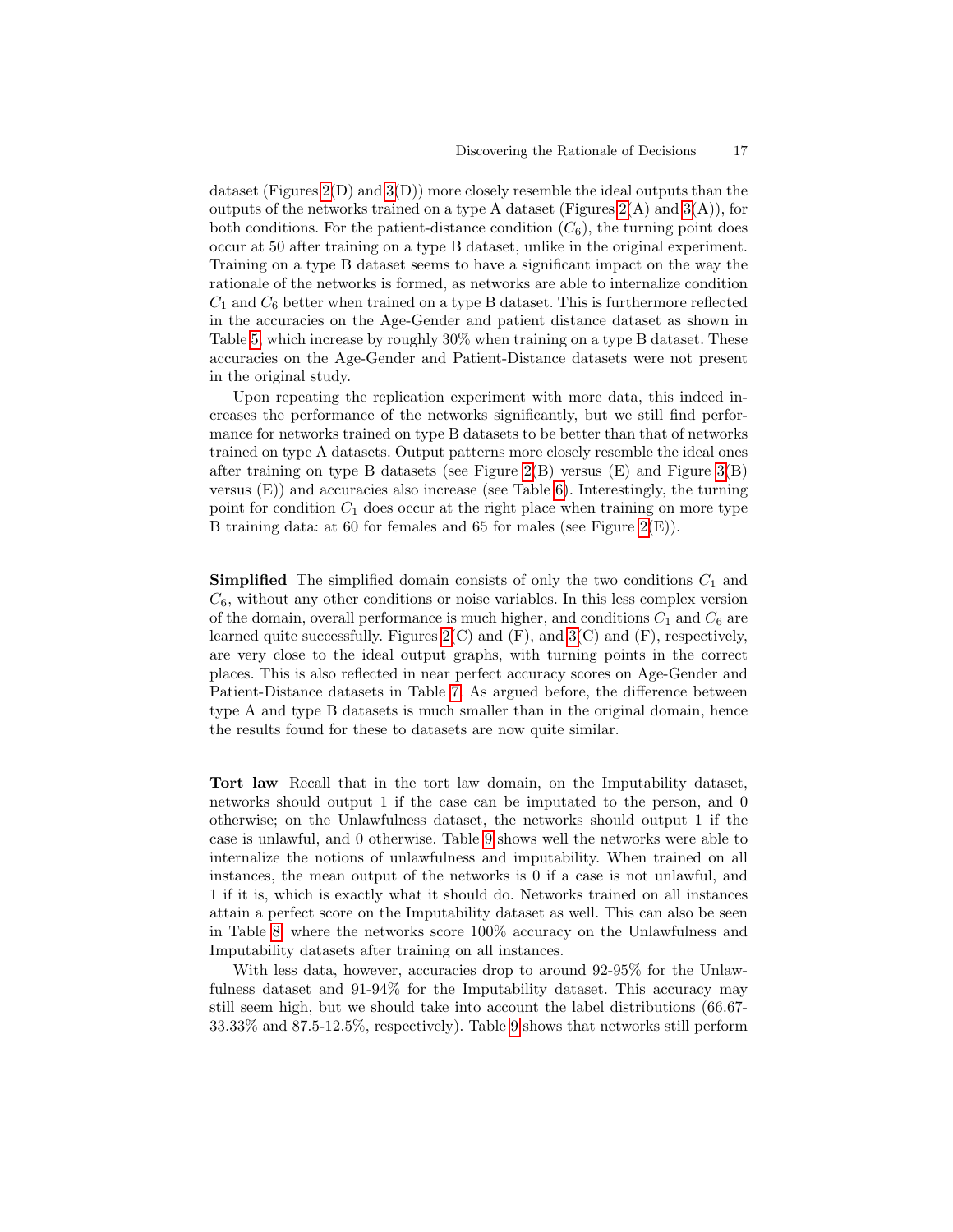perfectly on cases in which the unlawfulness and imputability conditions evaluate to true. When the conditions are false, however, mistakes are made. The average output of networks on the Unlawfulness dataset increases to 0.018, which should be 0, meaning that it classifies some lawful cases as unlawful. In the Imputability dataset, the mean output increased more drastically to 0.875 when imputability is false. Meaning that in 87.5% of the instances in which the case cannot be imputed to a person, the network incorrectly decided that it should. This means that despite its high accuracy on the general test set, the networks largely ignored the concept of imputability.

#### 4.3 A Method for Rationale Evaluation

Although our experiments and discussion focused on specific example domains and neural networks, our approach for rationale evaluation can be seen as a general method independent of the machine learning algorithm applied. This paper therefore proposes a knowledge-driven method for model-agnostic rationale evaluation, consisting of three distinct steps:

- 1. Measure the accuracy of a trained system, and proceed if the accuracy is sufficiently high;
- 2. Design dedicated test sets for rationale evaluation targeting selected rationale elements based on expert knowledge of the domain;
- 3. Evaluate the rationale through the performance of the trained system on these dedicated test sets.

The first step is based on the assumption that efforts for assessing and possibly improving the rationale discovery capabilities of a learned model are only taken if the general performance of the model is already considered good enough. Here we assume performance is measured using accuracy, but other measures can be employed as well and the threshold of what is considered good enough may vary per domain and application.

The second step in our method depends on domain knowledge. Hence the method effectively is a quantitative human-in-the-loop solution for rationale evaluation.

In the third step, performance is again evaluated, by now not only considering accuracy but also examining model output and expected output in terms of the dedicated test sets. Our examples have shown that the latter depend on the type of features involved.

Subsequently, the information gained by using this rationale evaluation method can be used to improve the rationale of the system by adjusting the training data accordingly, imposing sound rationale discovery.

The method does not currently specify how the dedicated test sets are constructed. We aim to further operationalize the rationale evaluation method by using information about the knowledge in the domain, and the distribution of examples, for instance building on Bayesian networks.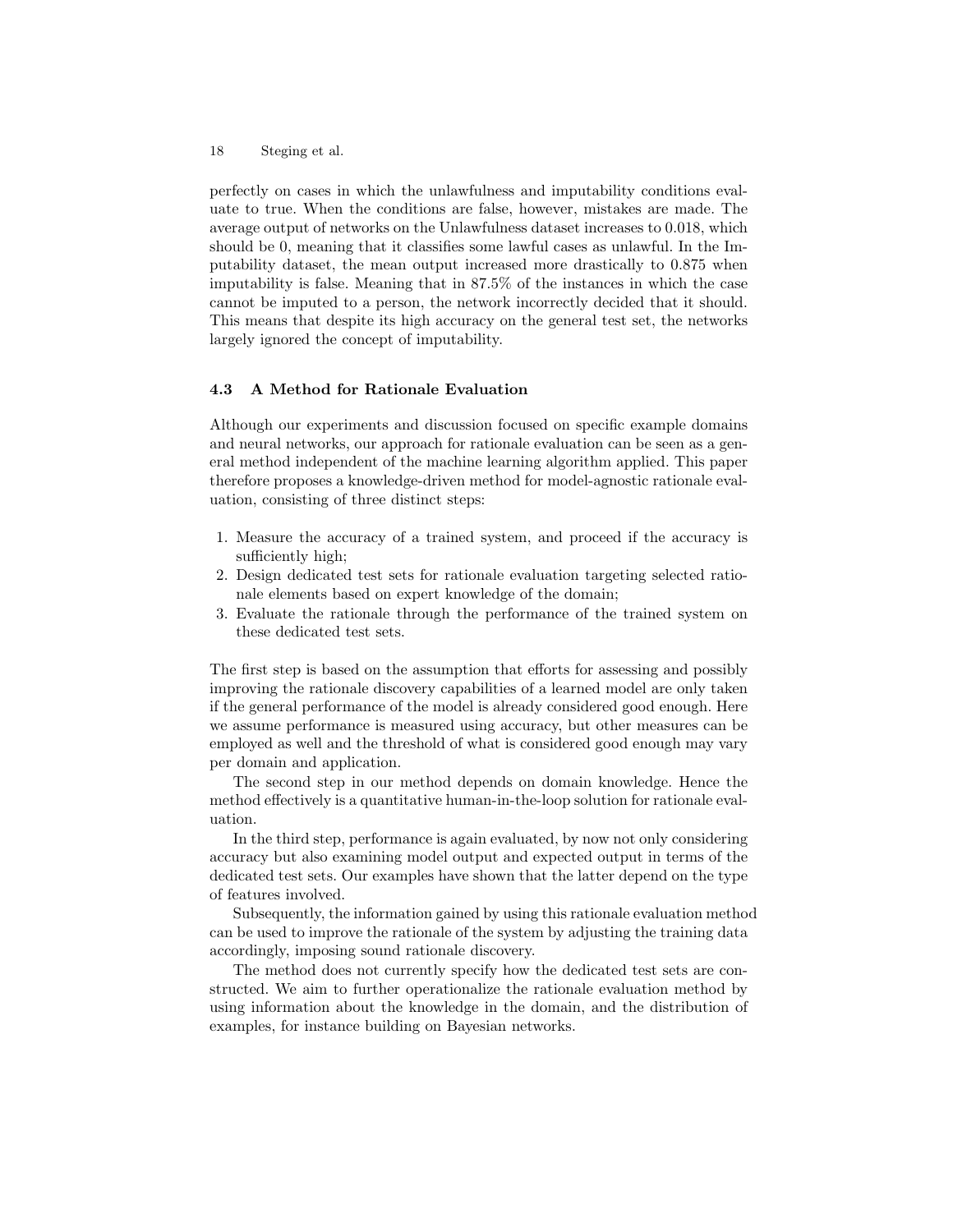## 5 Conclusion

The work in this paper was inspired by Bench-Capon's 1993 paper that investigated whether neural networks are able to tackle open texture problems. The conclusions were that neural networks can perform very well on such problems in terms of accuracy, even if some conditions from the domain are not learned [\[Bench-Capon, 1993\]](#page-19-11).

In this paper we first replicated the original experiments as closely as possible to verify that we can reproduce the results from the 1993 paper. In addition, we repeated the experiments with larger training datasets to ensure that the original conclusions about conditions that were not learned are not due to a lack of data. The idea of constructing test cases to test specific conditions inspired us to propose a method for assessing rationale discovery capabilities by designing dedicated test datasets and to evaluate performance on these knowledge-driven test sets, combining quantitative and qualitative evaluation elements in a hybrid way. Type B datasets served to complicate the problem in the original study, but also demonstrate that training can be improved using knowledge-driven tailor made training sets.

We investigated three legal domains, in which neural networks were trained on labelled cases and tasked with predicting unlabelled cases. We started off with an artificial domain from the literature, followed by a simplified adaptation of that domain. Lastly, we investigated a real life domain as well. The results indicate that the network are able to achieve high accuracies in each of the three domains. The networks are therefore able to make the right decisions in most cases, with accuracies averaging around 99% on type A or regular test sets. This is how machine learning problems are usually evaluated. Using our approach of rationale evaluation, however, we show that the networks do not necessarily learn the conditions, despite their high accuracy scores. Performance on the dedicated test sets, type B, Age-Gender and Patient-Distance dataset show that the networks are unable to learn the conditions  $C_1$  and  $C_6$ . This was suggested in the original experiment [\[Bench-Capon, 1993\]](#page-19-11) and it holds true in the replication study with modern, commonly used machine learning techniques and more data. By adjusting the distribution of the training data based on expert domain knowledge (training on a type B dataset) these accuracies increase. Simplifying the domain shows that systems are able to learn the conditions  $C_1$ and  $C_6$ , though still not perfectly. Even in the real life tort law domain, with a non-fictional knowledge structure and different characteristics, a similar pattern can be observed. The networks failed to learn the independent condition that defines imputability, despite its high accuracies on the general test set.

This study therefore reaffirms the conclusions from previous work, while simultaneously introducing a model-agnostic method for assessing rationale discovery capabilities of machine learned black box models, using dedicated test datasets designed with expert knowledge of the domain. In future research, we aim to further detail and extend our method such that by employing it, the soundness of the rationale becomes tangible, and its quality can be asserted. Ultimately, based on this evaluation, the training data of the black-box systems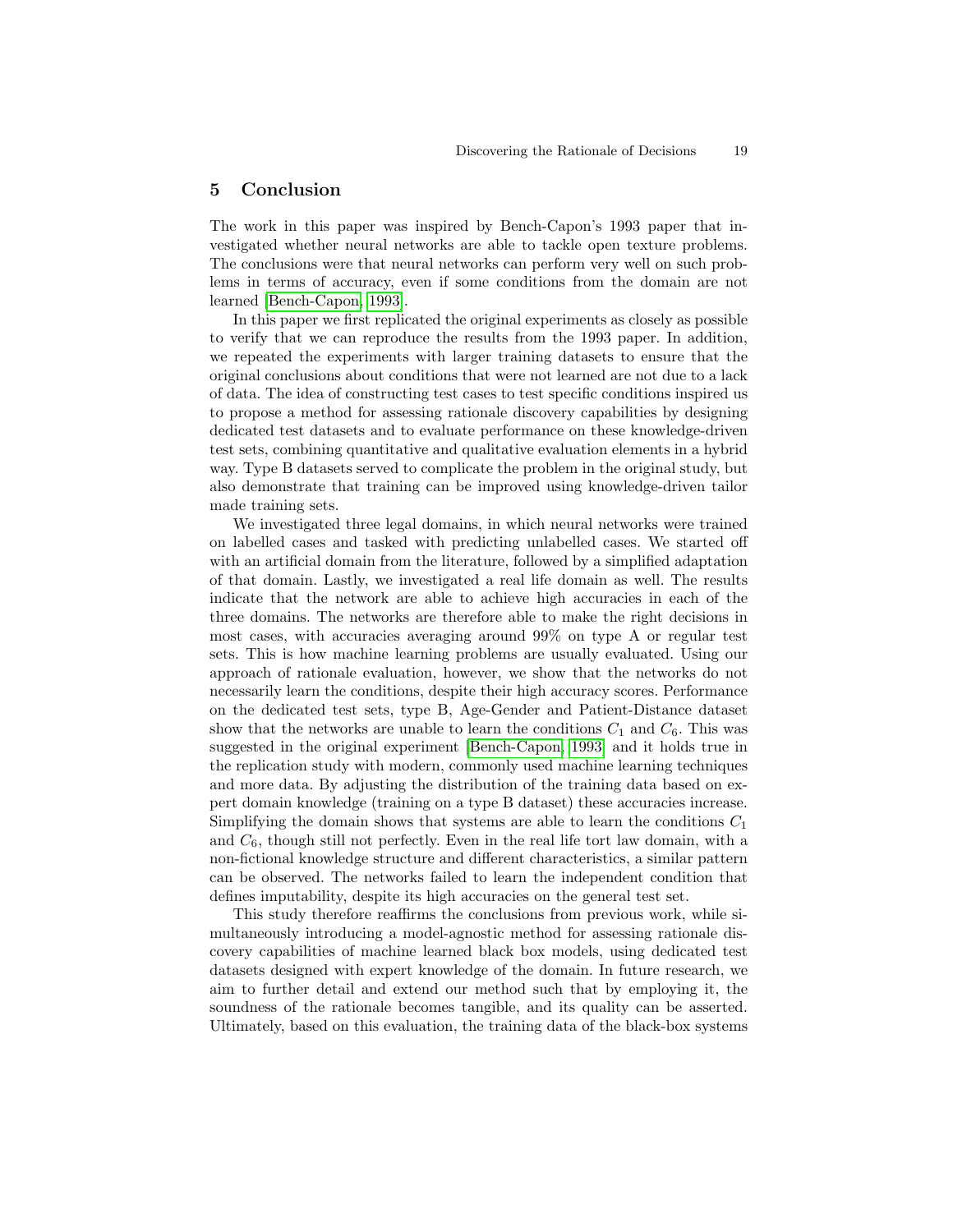can be altered to improve their rationale. Further expanding upon this design method will bring us closer to AI that is both explainable and responsible.

## Bibliography

- <span id="page-19-1"></span>K. D. Ashley. Modeling Legal Arguments: Reasoning with Cases and Hypotheticals. The MIT Press, Cambridge (Massachusetts), 1990.
- <span id="page-19-8"></span>K. D. Ashley. A brief history of the changing roles of case prediction in ai and law. Law in Context, 36(1):93–112, 2019.
- <span id="page-19-2"></span>K. Atkinson, T. Bench-Capon, F. Bex, T. F. Gordon, H. Prakken, G. Sartor, and B. Verheij. In memoriam douglas n. walton: the influence of doug walton on ai and law. Artificial Intelligence and Law, pages 1–46, 2020a.
- <span id="page-19-0"></span>K. Atkinson, T. Bench-Capon, and D. Bollegala. Explanation in ai and law: Past, present and future. Artificial Intelligence, 289:103387, 2020b.
- <span id="page-19-11"></span>T. Bench-Capon. Neural networks and open texture. In Proceedings of the 4th International Conference on Artificial Intelligence and Law, ICAIL '93, pages 292–297. ACM, New York, 1993. ISBN 0-89791-606-9.
- <span id="page-19-10"></span>S. Brüninghaus and K. D. Ashley. Predicting outcomes of case based legal arguments. In Proceedings of the 9th International Conference on Artificial Intelligence and Law (ICAIL 2003), pages 233–242. ACM, New York (New York), 2003.
- <span id="page-19-6"></span>I. J. Goodfellow, J. Shlens, and C. Szegedy. Explaining and harnessing adversarial examples. In Proceedings of International Conference on Learning Representations, 2015.
- <span id="page-19-4"></span>T. F. Gordon. The Pleadings Game: An Artificial Intelligence Model of Procedural Justice. Kluwer, Dordrecht, 1995.
- <span id="page-19-7"></span>M. Grabmair, K. D. Ashley, R. Chen, P. Sureshkumar, C. Wang, E. Nyberg, and V. R. Walker. Introducing LUIMA: an experiment in legal conceptual retrieval of vaccine injury decisions using a uima type system and tools. In Proceedings of the 15th International Conference on Artificial Intelligence and Law, pages 69–78. ACM, New York (New York), 2015.
- <span id="page-19-3"></span>J. C. Hage, R. Leenes, and A. R. Lodder. Hard cases: a procedural approach. Artificial intelligence and law, 2(2):113–167, 1993.
- <span id="page-19-12"></span>D. Hunter. Out of their minds: Legal theory in neural networks. Artificial Intelligence and Law, 7(2):129–151, 1999.
- <span id="page-19-14"></span>D. P. Kingma and J. Ba. Adam: A method for stochastic optimization. In Proceedings of 3rd International Conference on Learning Representations, 2015.
- <span id="page-19-13"></span>R. R. Leighton and A. P. Wieland. The Aspirin/Migraines Software Package, pages 209–227. Springer, New York, Boston, MA, 1994. ISBN 978-1-4615- 2736-7.
- <span id="page-19-5"></span>S. M. Lundberg and S. Lee. A unified approach to interpreting model predictions. In Advances in Neural Information Processing Systems 30, pages 4765–4774. Curran Associates, Inc., 2017.
- <span id="page-19-9"></span>M. Medvedeva, M. Vols, and M. Wieling. Using machine learning to predict decisions of the european court of human rights. Artificial Intelligence and Law, pages 1–30, 2019.